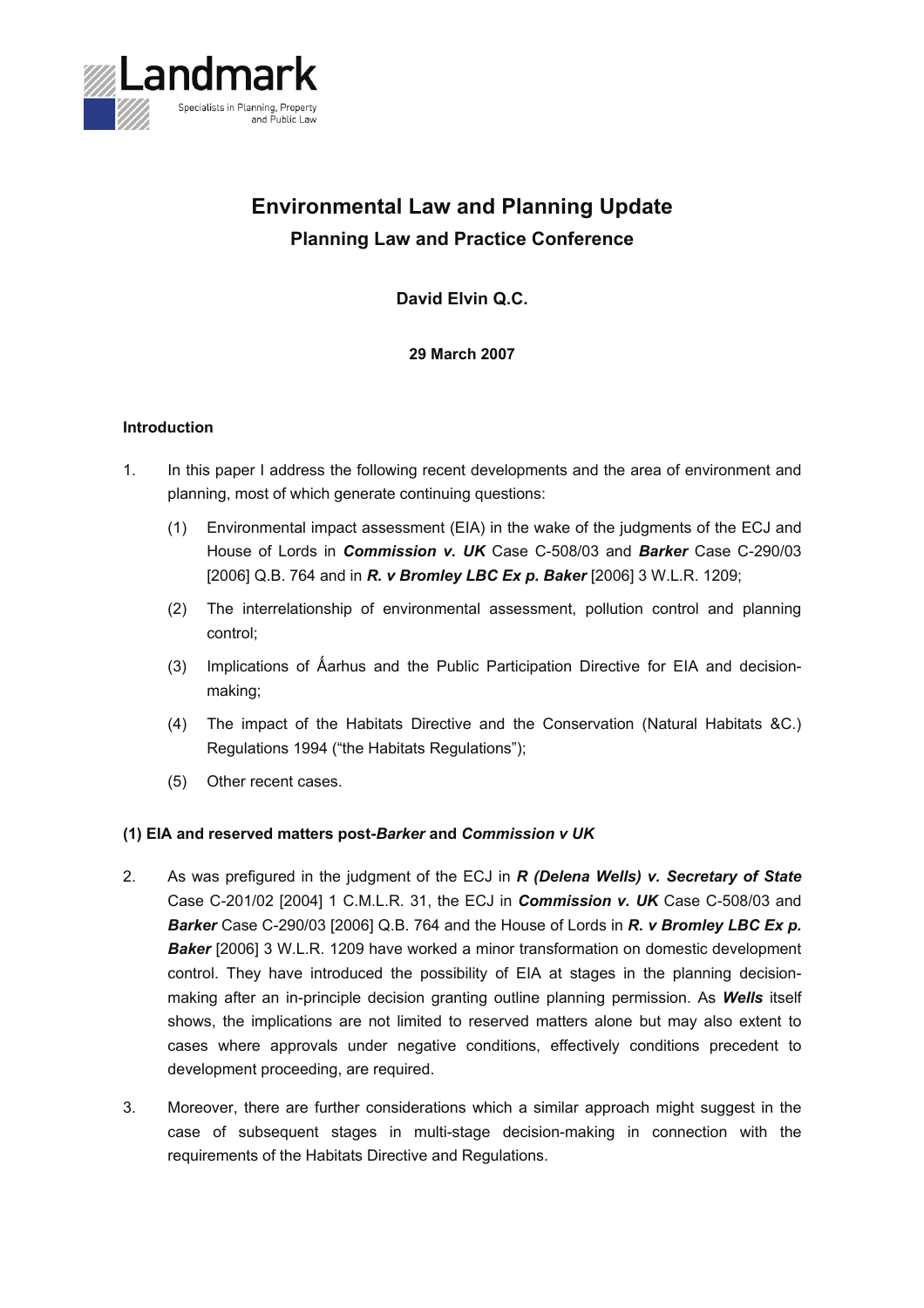4. The circumstances of the judgments are well known, involving significant development projects at Crystal Palace and White City, given they had been thoroughly litigated in the national courts<sup>1</sup>. The ECJ summarised the issue raised by the art. 234 reference from the House of Lords at para. 42 of its judgment in *Barker*:

> "Is EIA required to be carried out if, following the grant of outline planning permission, it appears at the time of approval of the reserved matters that the project is likely to have significant effects on the environment by virtue inter alia of its nature, size or location?"

#### 5. In *Barker* the ECJ held:

46. …it is therefore the task of the national court to verify whether the outline planning permission and decision approving reserved matters which are at issue in the main proceedings constitute, as a whole, a "development consent" for the purposes of Directive 85/337 (see, in this connection, the judgment delivered today in Case C508/03 *Commission v United Kingdom* [206] ECR I-0000 paragraphs 101 and 102).

47. Secondly, as the Court of Justice explained in *Wells* [2004] ECR I-723, at paragraph 52, where national law provides for a consent procedure comprising more than one stage, one involving a principal decision and the other involving an implementing decision which cannot extend beyond the parameters set by the principal decision, the effects which a project may have on the environment must be identified and assessed at the time of the procedure relating to the principal decision. It is only if those effects are not identifiable until the time of the procedure relating to the implementing decision that the assessment should be carried out in the course of that procedure.

48. If the national court therefore concludes that the procedure laid down by the rules at issue in the main proceedings is a consent procedure comprising more than one stage, one involving a principal decision and the other involving an implementing decision which cannot extend beyond the parameters set by the principal decision, it follows that the competent authority is, in some circumstances, obliged to carry out an environmental impact assessment in respect of a project even after the grant of outline planning permission, when the reserved matters are subsequently approved: see, in this regard, *Commission v United Kingdom*, paragraphs 103- 106. That assessment must be of a comprehensive nature, so as to relate to all the aspects of the project which have not yet been assessed or which require a fresh assessment.

49. In the light of all of the foregoing, the answer to the second and third questions must be that articles 2(1) and 4(2) of Directive 85/337 are to be interpreted as requiring an environmental impact assessment to be carried out if, in the case of grant of consent comprising more than one stage, it becomes apparent, in the course of the second stage, that the project is likely to have significant effects on the environment by virtue inter alia of its nature, size or location."

6. In *Commission v UK* infraction proceedings in relation to the determination of the White City and Crystal Palace developments had been brought by the Commission alleging breaches of the EIA Directive by the UK. It raised similar issues to *Barker* and was heard at the same time. The ECJ said:

> ""101. In the present case, it is common ground that, under national law, a developer cannot commence works in implementation of his project until he has obtained reserved matters approval. Until such approval has been granted, the development in question is still not (entirely) authorised.

> 102. Therefore, the two decisions provided for by the rules at issue in the present case, namely outline planning permission and the decision approving reserved matters, must be considered to constitute, as a whole, a (multi-stage) 'development consent' within the meaning of Article 1(2) of Directive 85/337, as amended.

> 103. In those circumstances, it is clear from Article 2(1) of Directive 85/337, as amended, that projects likely to have significant effects on the environment, as referred to in Article 4 of the

<sup>&</sup>lt;sup>1</sup> See e.g. *R v. Hammersmith & Fulham LBC ex p. CPRE* [2000] Env. L.R. 532 and 549 (Court of Appeal) and [2000] Env. L.R. 544 (dealing with the White City development, now substantially under way) and *Barker* in the Court of Appeal [2002] Env. L.R. 631. The *Barker* challenge was the second set of proceedings, the Court of Appeal having previously rejected a challenge to the original grant of planning permission.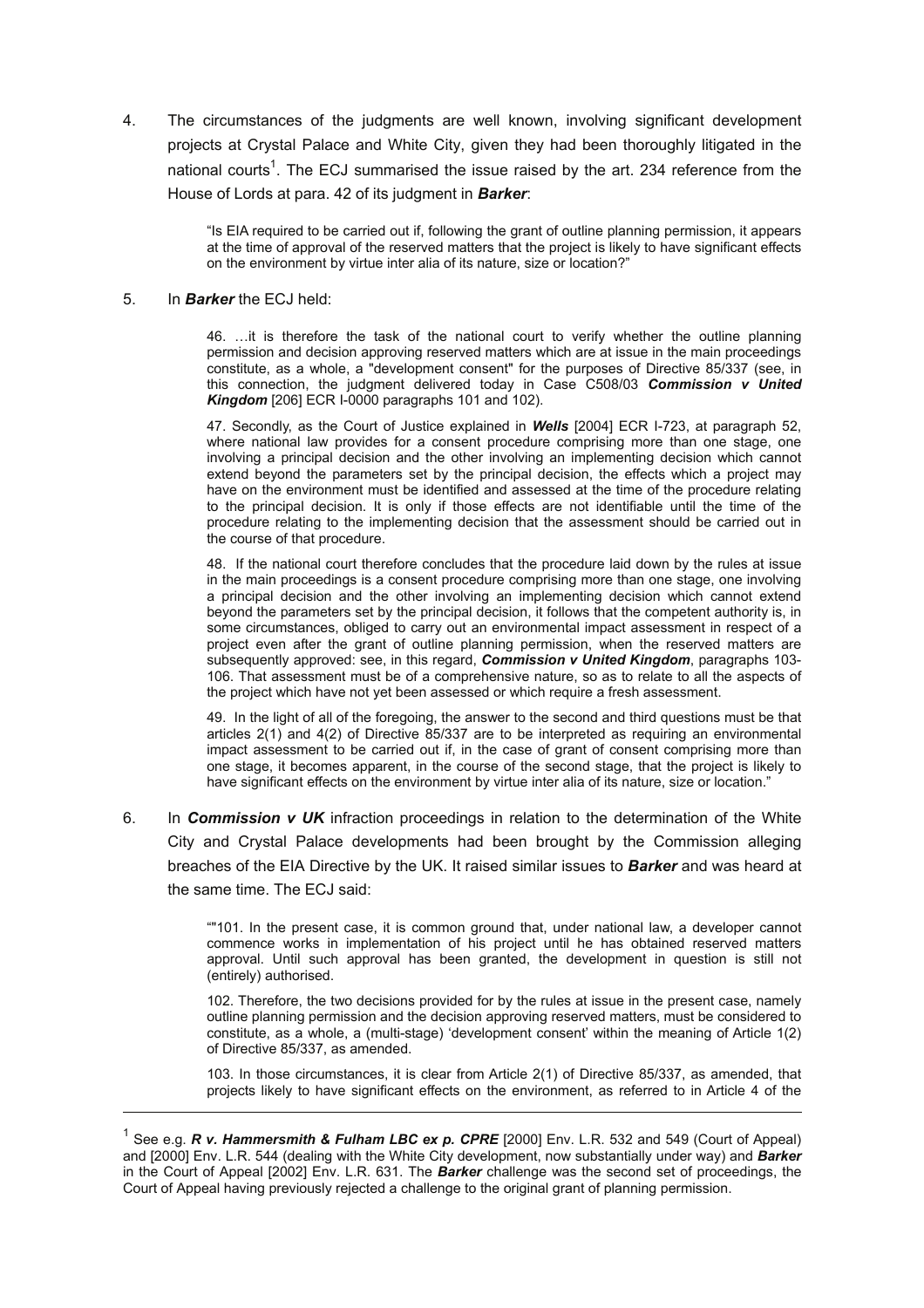directive read in conjunction with Annexes I and II thereto, must be made subject to an assessment with regard to their effects before (multi-stage) development consent is given (see, to that effect, Case C-201/02 *Wells* [2004] ECR I-723, paragraph 42).

104. In that regard, the Court stated in Wells, at paragraph 52, that where national law provides for a consent procedure comprising more than one stage, one involving a principal decision and the other involving an implementing decision which cannot extend beyond the parameters set by the principal decision, the effects which a project may have on the environment must be identified and assessed at the time of the procedure relating to the principal decision. It is only if those effects are not identifiable until the time of the procedure relating to the implementing decision that the assessment should be carried out in the course of that procedure.

105. In the present case, the rules at issue provide that an environmental impact assessment in respect of a project may be carried out only at the initial outline planning permission stage, and not at the later reserved matters stage.

106. Those rules are therefore contrary to Articles 2(1) and 4(2) of Directive 85/337, as amended. The United Kingdom has thus failed to fulfil its obligation to transpose those provisions into domestic law." Challenges by the Commission to the decisions not to have EIA on the facts in both the White City<sup>2</sup> and Crystal Palace cases were held to be admissible, but failed since the Commission had failed to provide evidence of appropriate failure in the light of detailed evidence from the UK. The ECJ rejected the complaint by the Commission on the facts that there had been "a manifest error of assessment" in determining that EIA was not required (see paras. 82-92).

- 7. Following the ECJ judgments, on 30 June 2006 DCLG issued interim guidance pending consideration by the House of Lords and amendments to the regualtions, **Applications for Outline Planning Permission, Applications for approval of reserved matters and EIA procedure; The Effect of ECJ judgments in the cases of Ex parte Barker and Crystal**  Palace/White City<sup>3</sup>. Although a replacement circular to DOE 2/99 has been consulted upon<sup>4</sup>, but not yet issued in final form, it did not deal with **Barker** although noted that it would have to be considered.
- 8. When the House of Lords heard further argument on 6 November the Claimant had abandoned her claim for a quashing order (which would have revived the expired outline permission) and she sought declaratory relief which was not opposed in principle by the Secretary of State, although Bromley LBC still maintained that the reserved matters determination in that case was not a development consent.
- 9. In the House of Lords<sup>5</sup>, Lord Hope (who gave the only substantive speech) held that the Secretary of State had been right not to oppose a declaration that the 1988 Regulations failed properly to implement the EIA Directive:

"21. It is clear that the effect of regulation 4(2) of the 1998 Regulations, read together with the definition of "Schedule 2 application" in regulation 2(1), was that any consideration of the need for an EIA was precluded at the reserved matters stage. The Regulations overlooked the fact that the relevant development consent may, as the Court of Justice said in *Commission v United Kingdom***,** para 102, be a multi-stage process. That situation is demonstrated by the terms in which outline planning permission was given in this case. In its notification of grant of outline planning permission the council stated that the grant was subject to conditions, which

<sup>2</sup> Rejected by the High Court and Court of Appeal in *R v. LB of Hammersmith & Fulham, ex p CPRE* (2000) 81 P. & C.R. 61 and [2000] Env. L.R. 532.

 $3$  See www.communities.gov.uk/index.asp?id=1501525.<br> $4$  See also the canculation paper (Dec. 2006, closed 1

See also the consultation paper (Dec. 2006, closed 12.3.07) *The application of the Environmental Impact Assessment Directive to 'stalled' reviews of old mineral permissions and periodic reviews of mineral permissions in England.*<br>5 **Page 1** *permissions in England.* 

See forthcoming article in JPL for May 2007 by Elvin & Maurici which considers the implications of the judgments.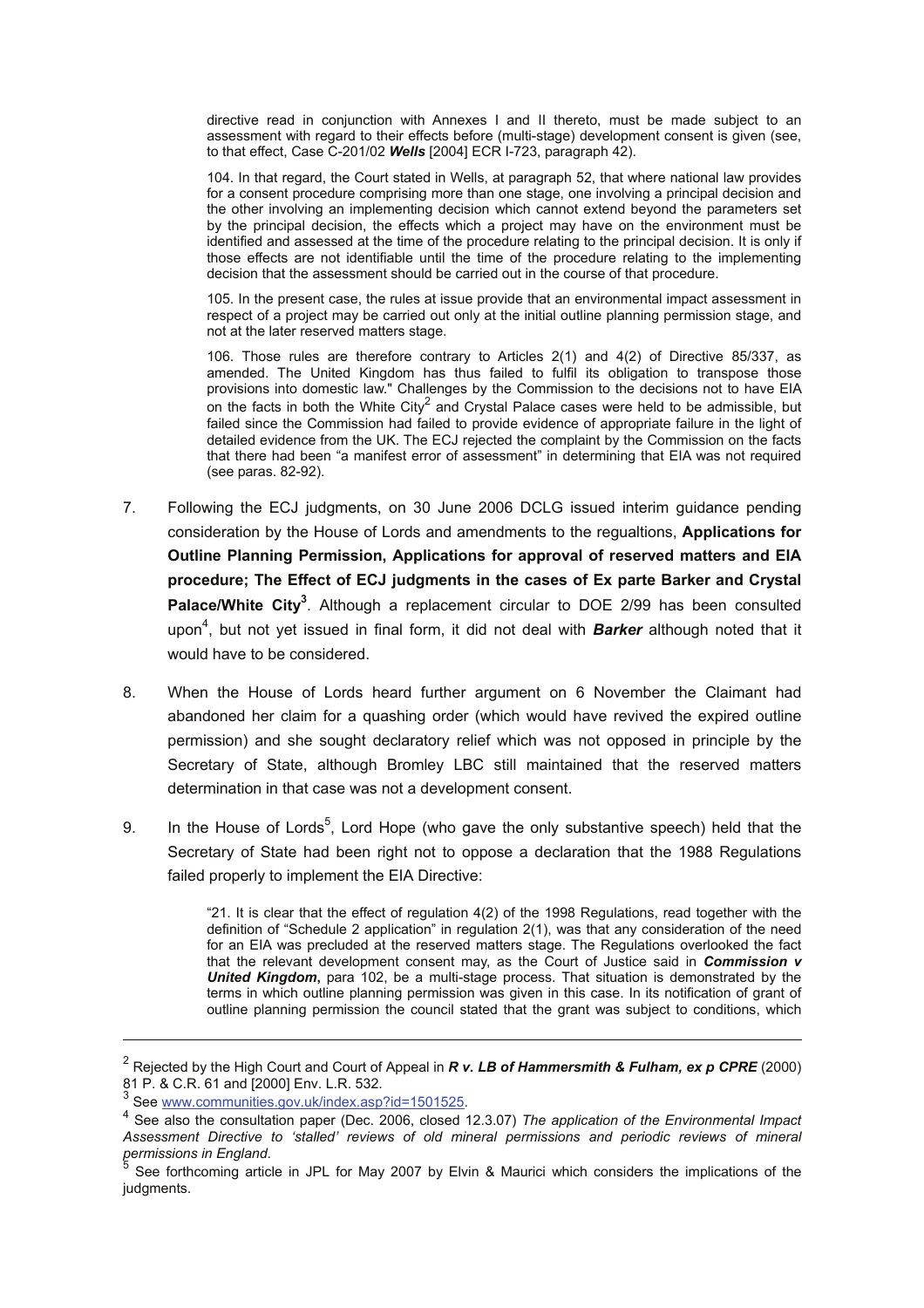included the following: "01 (i) Details relating to the siting, design, appearance, access, landscaping shall be submitted to and approved by the local planning authority before any development is commenced." The effect of that condition was that the consent which would have entitled [the developer] to proceed with the project was withheld until the details referred to were approved by the local planning authority. Any grant of planning permission which contains a condition in these terms must be regarded as a multi-stage development consent for the purposes of the Directive".

- 10. The reasoning plainly applies to the current Town and Country Planning (Environmental Impact Assessment) (England and Wales) Regulations 1999 ("the EIA Regulations").
- 11. Lord Hope interpreted the ECJ judgments so that it seems clear that the approach in the *Rochdale* cases is still generally applicable subject to the need now to consider EIA in some reserved matters cases. This appears consistent with the interim guidance issued by DCLG following the ECJ's judgments $6$ . Lord Hope explained when further EIA might be required:

22. It does not follow however, where planning consent for a development takes this form, that consideration must be given to the need for an EIA at each stage in the multi-consent process. .... An application for outline planning permission should be accompanied by sufficient information to enable that question to be answered and an EIA, if needed, to be obtained and considered before outline planning permission is granted. The need for an EIA at the reserved matters stage will depend on the extent to which the environmental effects have been identified at the earlier stage.

23. If sufficient information is given at the outset it ought to be possible for the authority to determine whether the EIA which is obtained at that stage will take account of all the potential environmental effects that are likely to follow as consideration of the application proceeds through the multi-stage process. Conditions designed to ensure that the project remains strictly within the scope of that assessment will minimise the risk that those effects will not be identifiable until the stage when approval is sought for reserved matters. In cases of that kind it will normally be possible for the competent authority to treat the EIA at the outline stage as sufficient for the purposes of granting a multi-stage consent for the development: *R v Rochdale Metropolitan Borough Council, Ex p Milne* (2001) 81 P & CR 365, para 114, per Sullivan J.

24. As the European Court said in para 48 of its judgment, however, the competent authority may be obliged in some circumstances to carry out an EIA even after outline planning permission has been granted. This is because it is not possible to eliminate entirely the possibility that it will not become apparent until a later stage in the multi-stage consent process that the project is likely to have significant effects on the environment. In that event account will have be taken of all the aspects of the project which have not yet been assessed or which have been identified for the first time as requiring an assessment. This may be because the need for an EIA was overlooked at the outline stage, or it may be because a detailed description of the proposal to the extent necessary to obtain approval of reserved matters has revealed that the development may have significant effects on the environment that were not anticipated earlier. In that event account will have to be taken of all the aspects of the project that are likely to have significant effects on the environment which have not yet been assessed or which have been identified for the first time as requiring an assessment. The flaw in the 1988 Regulations was that they did not provide for an EIA at the reserved matters stage in any circumstances.

...

-

28. In my opinion the answer to the question whether the outline planning permission and the decision to approve the reserved matters in this case constituted, as a whole, a "development consent" for the purposes of the Directive is now plain. It is conveniently set out in the court's judgment in *Commission v United Kingdom*, paras 101 - 102. L & R were told in condition 01 (i) of the outline planning permission that they were not entitled to proceed with any development until details relating to the reserved matters had been submitted to and approved by the local planning authority. That being so, the decisions to grant outline planning permission and to approve the reserved matters must be considered to constitute, as a whole, a multi-stage development consent for the purposes of the Directive.

 $^6$  This was provided to the House of Lords, though not commented on. The parties to the hearing did not criticise or challenge the guidance.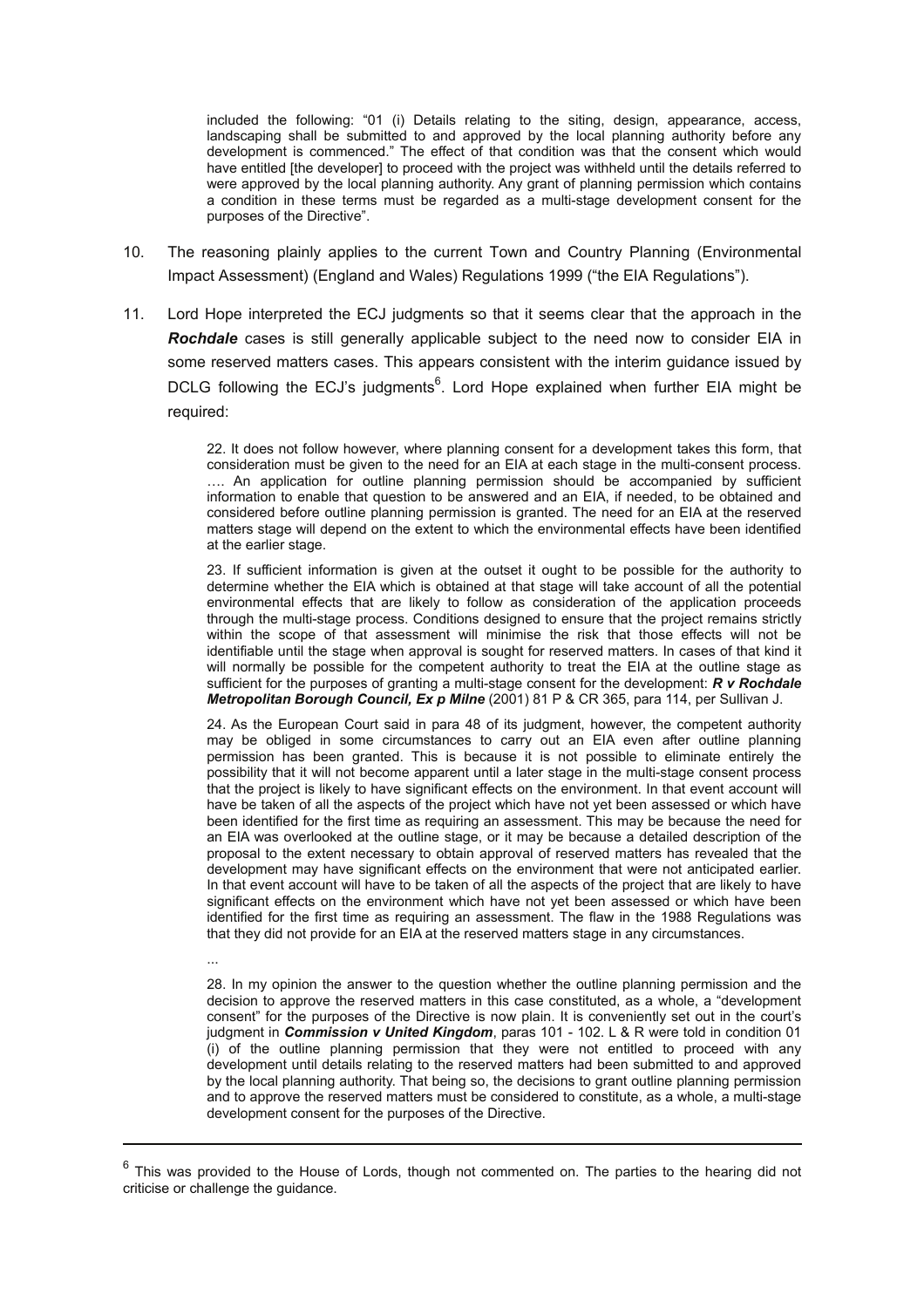29. It is no longer possible to challenge the grant of outline planning permission on the ground than an EIA was required at the outline stage, and we lack the information that would be needed for finding as a fact that an EIA was required at the reserved matters stage. These issues have in any event been rendered academic by the lapse of planning permission for the development. But the appellant is entitled to a declaration that the advice that the officials gave to the committee that an EIA could not as a matter of law be required at the stage of approving the reserved matters was wrong. Sullivan J's observation in *R v Rochdale Metropolitan Borough*  **Council, Ex p Tew** [1999] 3 PLR 74, 97 that, if significant adverse impacts on the environment are identified at the reserved matters stage and it is then realised that mitigation measures will be inadequate, the local planning authority is powerless to prevent the development from proceeding must now be regarded as unsound. If it is likely that there will be significant effects on the environment which have not previously been identified, an EIA must be carried out at the reserved matters stage before consent is given for the development."

- 12. The main effect of the judgments is that:
	- (1) EIA may be required for subsequent stages in a multi-stage consent process in order to ensure that the objectives of the Directive are properly met. The principle was initially established in *Wells* in the context of the imposition of new conditions on an old mining permission under the procedure established by the Planning and Compensation Act 1991;
	- (2) The general approach, however, in *R. v. Rochdale B.C. ex p. Tew* [2000] Env. L.R. 1 and *R. v. Rochdale B.C. ex p. Milne* [2001] Env. L.R. 22 still holds good subject to the additional possible requirement for EIA in the context of reserved matters. This therefore does not justify a more relaxed approach to EIA at the outline permission stage and a failure to do so may lead to quashing of the permission if a challenge is brought in good time. A proper approach to EIA following those authorities will limit the possibility for EIA subsequently;
	- (3) EIA at the reserved matters stage may be required where likely significant effects are identified at the reserved matters stage which -
		- (a) Were not identifiable at the outline planning permission stage. This is likely to include those effects which were not identified as well; or
		- (b) Were present but simply not identified at the outline stage, through erroneous screening or failure to consider at all; or
		- (c) Were identified and assessed but which now require "a fresh assessment". This is likely to apply where there has been some material change of circumstances since the grant of planning permission.
	- (4) Where a reserved matters EIA is required, then the ECJ held that what was required  $was^7$

 "This assessment must be of a comprehensive nature, so as to relate to all the aspects of the project which have not yet been assessed or which require a fresh assessment."

13. What is the scope of the cases where EIA may be needed? Lord Hope in para. 24 of his speech made clear that where the *Tew* and *Milne* approach is followed the need for EIA at the reserved matters stage will only arise if it is not until that later stage that it becomes

<sup>7</sup>  *Barker* judgment para. 48.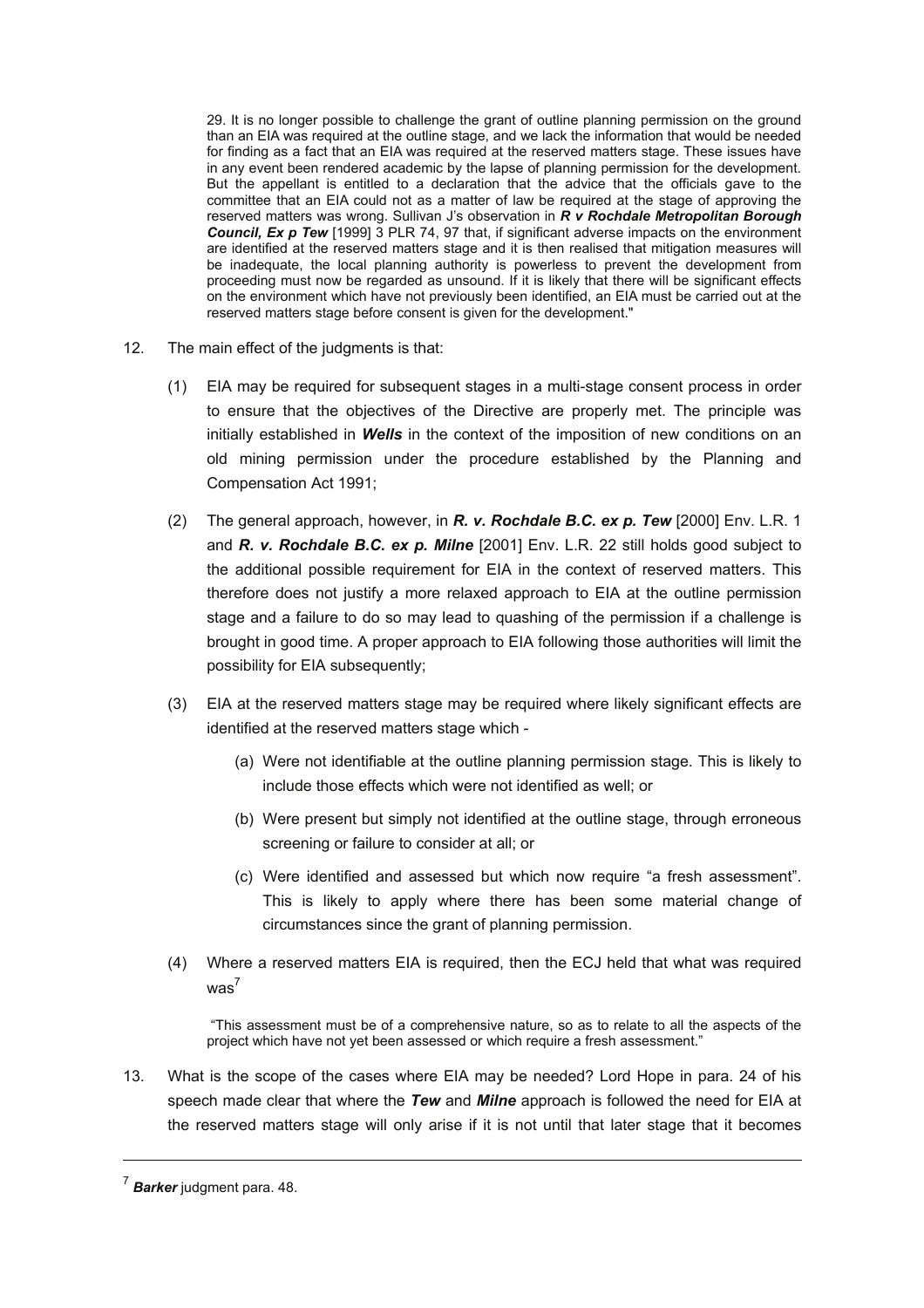apparent that the project is likely to have significant effects on the environment. He considered this was only likely to happen where "*the need for an EIA was overlooked at the outline stage*" or where "*because a detailed description of the proposal to the extent necessary to obtain approval of reserved matters has revealed that the development may have significant effects on the environment that were not anticipated earlier*".;

- 14. The cases appear to include the following:
	- (1) A "fresh assessment" may be warranted, for examples, where new evidence shows the existence of rare habitat, or a protected species, not previously considered, or there has been a new designation, or simply that new survey evidence plainly requires the reappraisal of one of more environmental impacts. It would, of course, be necessary that such effects would have to meet the threshold requirements of being likely and of significance before EIA would be necessary.
	- (2) The need for EIA may also arise because the decision to grant outline permission was flawed either because the need for EIA was incorrectly screened out or was overlooked altogether<sup>8</sup>. As the *Barker* case itself shows, given that the original challenge to the outline permission failed, it allows a second attempt to review the development consent on the issue of EIA. Indeed, although a failure to carry out EIA properly at the time of the original grant of permission, as in cases such as *R v. Cornwall CC ex parte Hardy* [2001] Env. L.R. 26, will still justify an application to quash, judicial review may not be brought in good time and thus rule out an application to quash the permission. Nonetheless, if good ground existed for JR for failure to carry out EIA properly at the outline stage, this would be a strong indicator that there is likely to be a requirement to consider EIA at reserved matters or, possibly, for the approval of details under negative conditions precedent;

## Procedure

-

- 15. Where EIA is required at reserved matters (or discharge of conditions), the question arises as to how this is to be carried out pending regulations to amend the EIA Regulations. The doctrine of direct effect<sup>9</sup> does not allow planning decision-makers to escape the effects of the new judgments until new regulations are made.
- 16. Pending amending The DCLG interim guidance advises as follows:

"(6) DCLG considers that when a LPA receives an application for approval of reserved matters, regardless of whether EIA was carried out at the OPP stage, it should screen the development again to determine whether all of the likely environmental significant effects have been considered in order to satisfy the requirements of the EIA Directive. Where the detail at reserved matters has revealed new or additional likely significant effects on the environment not identified and/or assessed at the OPP stage, the approval of reserved matters without obtaining the necessary environmental information is likely to be in breach of the Directive and thus unlawful. In determining whether EIA is required at the approval of reserved matters stage planning authorities should have regard to the guidance on screening in Circular 02/99 as applying to the approval of reserve matters until such time as the Circular and the EIA Regulations are amended.

<sup>8</sup> It still occurs – see the *John Catt* case considered in the final section of this paper.

<sup>9</sup> See e.g. *Wells* and *R v. Durham County Council ex parte Huddleston* [2000] 1 W.L.R. 1484.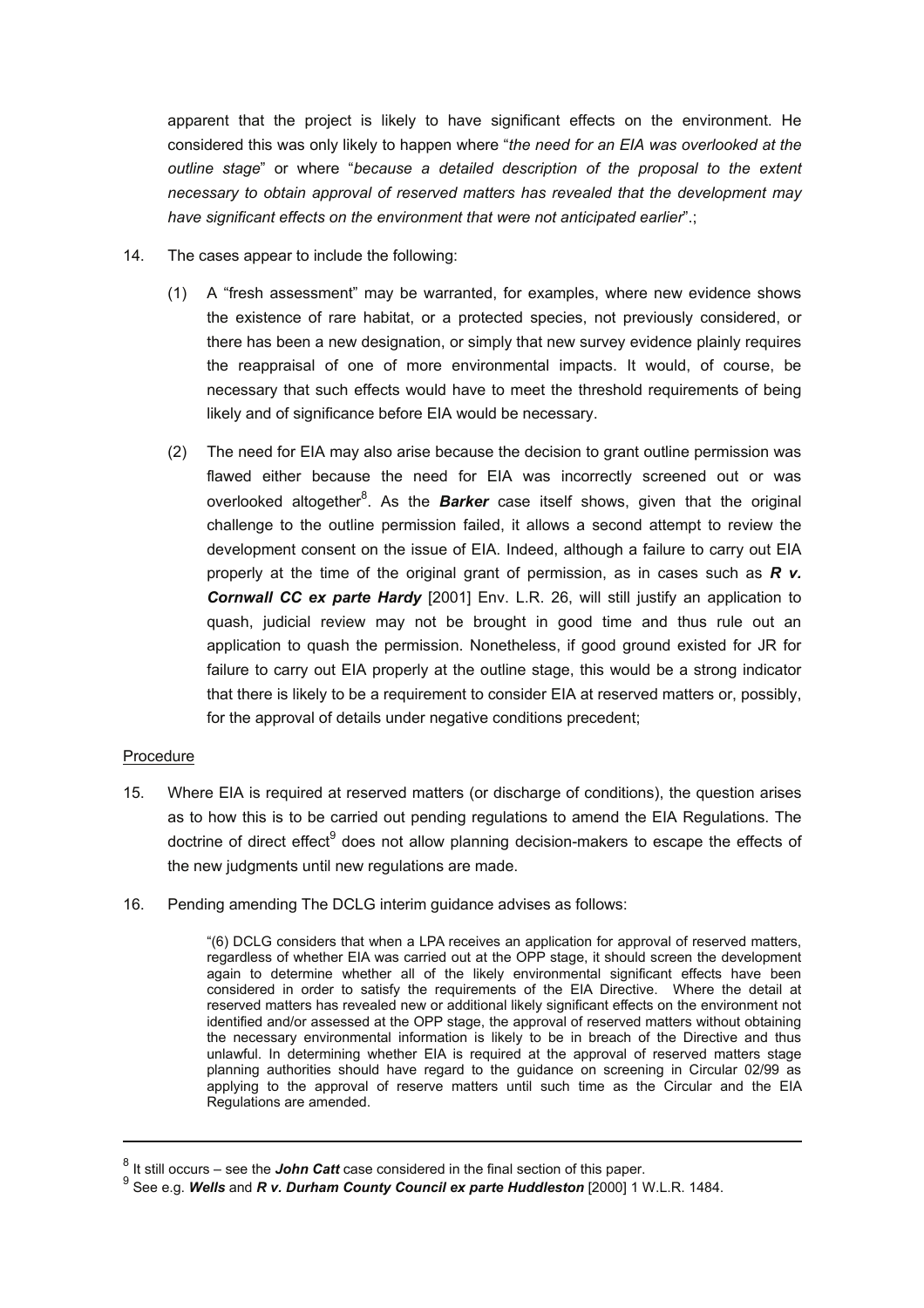(7) If it is determined by a LPA that EIA is required at the approval of reserved matters it should request the developer to provide such an EIA which, depending on the circumstances, could take the form of a supplemental EIA or addendum to an existing EIA. Whichever approach is considered most appropriate, the EIA must be "comprehensive". Until the EIA Regulations are amended the basis for such a request will have to be the EIA Directive itself which has direct effect.

(8) If a developer disagrees with a request for an EIA to be carried out at the approval of reserved matters stage then having regard to the obligations on LPAs to give effect to the EIA Directive and the ECJ's decisions it must either:

- a. refuse the approval of reserved matters outright; or
- b. defer determination of approval until such time as an EIA is provided.

On appeal where an EIA is requested but not provided the Secretary of State and Inspectors are likely to take a similar approach since the Directive is directly effective and binding on the Secretary of State (and Inspectors) to the extent it has not been transposed. In practice this means that the Secretary of State may notify developers either that EIA is or is not required at the reserved matters stage where an appeal comes before her since she must determine whether the conditions set out by the ECJ arise.

(9) Where an EIA is provided the LPA must have regard to it in determining whether to grant the approval of reserved matters."

## What if subsequent EIA requires a reappraisal of the decision to grant permission?

- 17. The judgments do not address the tricky question of what happens if the additional environmental information produced at the reserved matters stage points towards an error in the decision to grant permission in the first place. Logically, applying the purpose of the Directive to produce an assessment at the earliest point in the decision-making process, it should be taken into account before the outline permission was granted and therefore the initial failure might not prevent the outright refusal of reserved matters in a manner which effectively amounts to a refusal of permission, by blocking its implementation. However, such an approach is inconsistent with domestic planning law which holds that a reserved matters decision may not derogate from the principles established by the outline permission<sup>10</sup>.
- 18. The ECJ in accepting the consequences of a multi-stage process and that the subsequent stages were "implementing decisions"<sup>11</sup> might be taken to have accepted that the EIA at the later stage would not impinge on the decision "". This assumption might be strengthened by the fact that the point was drawn to the ECJ's attention, the Court included at least one member familiar with the UK planning system (Judge Schiemann) and the fact that EIA is a process which secures the provision of information to inform decision-making, and does not (unlike the Habitats provisions) directly dictate the outcome.

## EIA and conditions precedent

-

19. In the light of *Wells*, and Lord Hope's reasoning as to the application of the principles in **Barker** by reference to the form of a reserved matters condition which makes their approval a precondition of the commencement of development, it appears that EIA could be required in the circumstances indicated by the ECJ where approvals are required under negative, *Grampian*-style, conditions (i.e. preconditions to development proceeding).

<sup>10</sup> See e.g. Latham L.J. in the Court of Appeal in *Barker* [2002] Env. L.R. 631 at para. 27.

<sup>11</sup> See *Commission v. UK*, above, para. 104.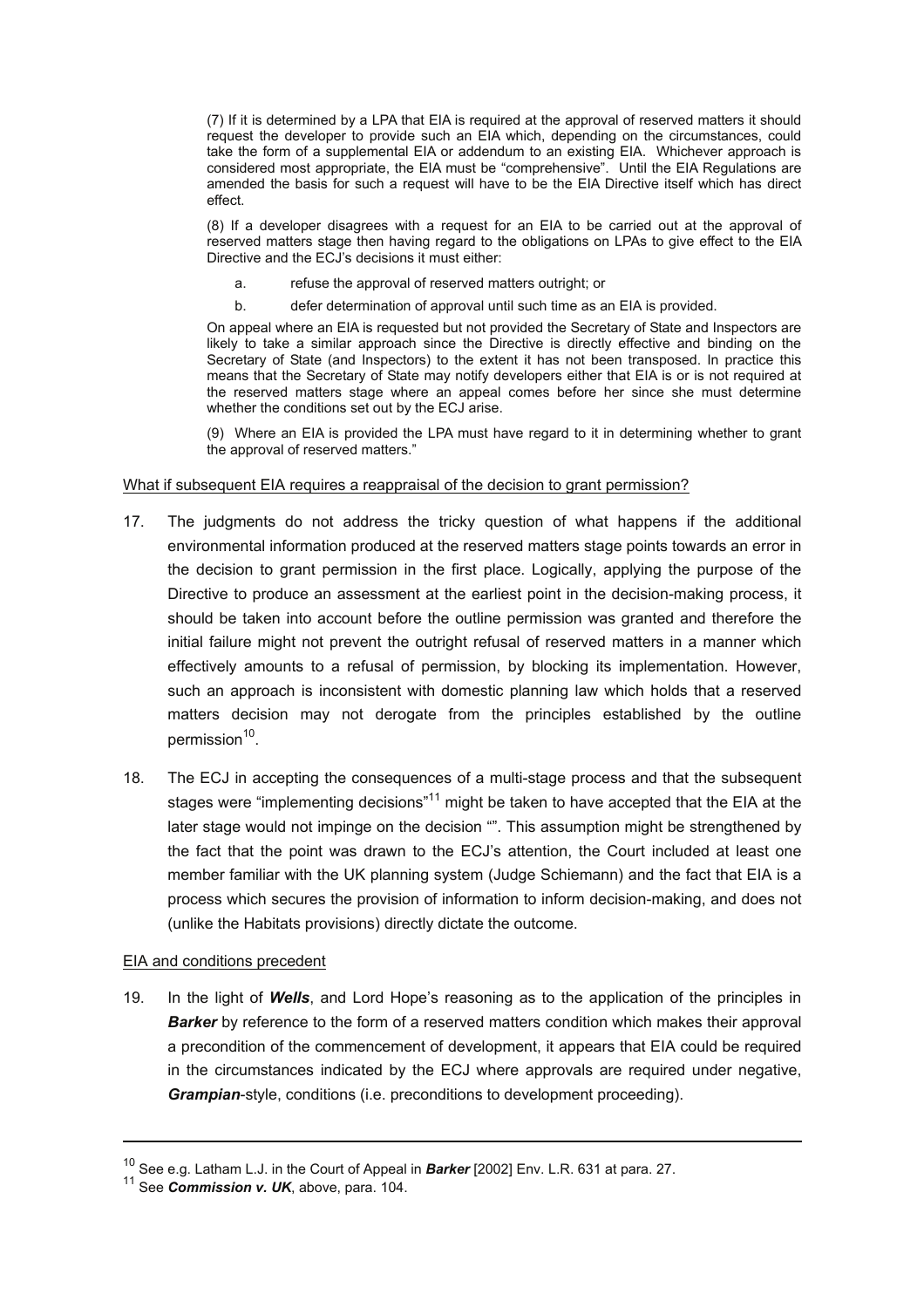20. As with reserved matters, the matters stipulated by such conditions need to be determined before the development can proceed and are therefore fall within the principle in para. 101 in *Commission v. UK* (above) – i.e. "[u]ntil such approval has been granted, the development in question is still not (entirely) authorised".

# **(2) The interrelationship of environmental assessment, pollution control and planning**

- 21. In *R(Edwards & Pallikaropoulos) v Environment Agency* [2006] EWCA Civ 877, the appellants appealed against the decision ([2005] EWHC 657) not to quash a conditional permit granted by the Environment Agency to the interested party (R), pursuant to the Pollution Prevention and Control (England and Wales) Regulations 2000 Part I, Reg 10, for the continued operation of its cement plant in Rugby, including, as a new proposal, the burning of waste tyres as a partial substitute for conventional fuel in the kiln at the plant.
- 22. The judge had found that the Agency, by withholding certain interal reports from the consultation process, had not been in breach of any EU obligation but has been in breach of its common law duty of fairness to provide fully informed consultation before making its decision. However, he withheld relief in respect of that breach in the exercise of his discretion. The appellants submitted that (1) the permit was unlawful for want of an environmental impact assessment pursuant to the EIA Directive; (2) R's application did not comply with the 2000 Regulations because of the shortfall of information on the predicted emissions of low level dust and an assessment of their significant effects on the environment; (3) the judge had erred in refusing relief once he had decided that there had been a breach of the common law duty of fairness.
- 23. The Court of Appeal dismissed the appeal, holding that:
	- (1) The proposal to burn shredded tyres as a partial substitute fuel in the manufacture of cement at an existing plant did not require the Agency to consider an EIA. Even if the introduction of tyre burning in the instant case could, as a change in the manner of operating an installation, constitute a "project" within Art. 1.2 of the Directive, it was plainly not a project within Annex II requiring "development consent" or an amendment to a project within para. 13 (there were no significant adverse effects) and therefore environmental assessment was not required. The essential purpose and process of the plant were, on the evidence before the judge, the manufacture of cement, not the disposal by incineration of waste tyres, which was simply ancillary to that purpose and process<sup>12</sup>. There was no need for a reference to the ECJ.
	- (2) Lyndsay J. had been correct to hold that the Agency was entitled to regard the application as conforming to the requirements of the 2000 Regulations. Whether the information supplied was adequate was pre-eminently a matter for the Agency as the competent authority. The fact that, following the consultation process, the Agency obtained further information from the company did not of itself signify that the information provided before the matter went to consultation was so inadequate that the application did not comply with the Regulations.

<sup>12</sup> See *Commission v. Italy*, below, judgment 23.11.06.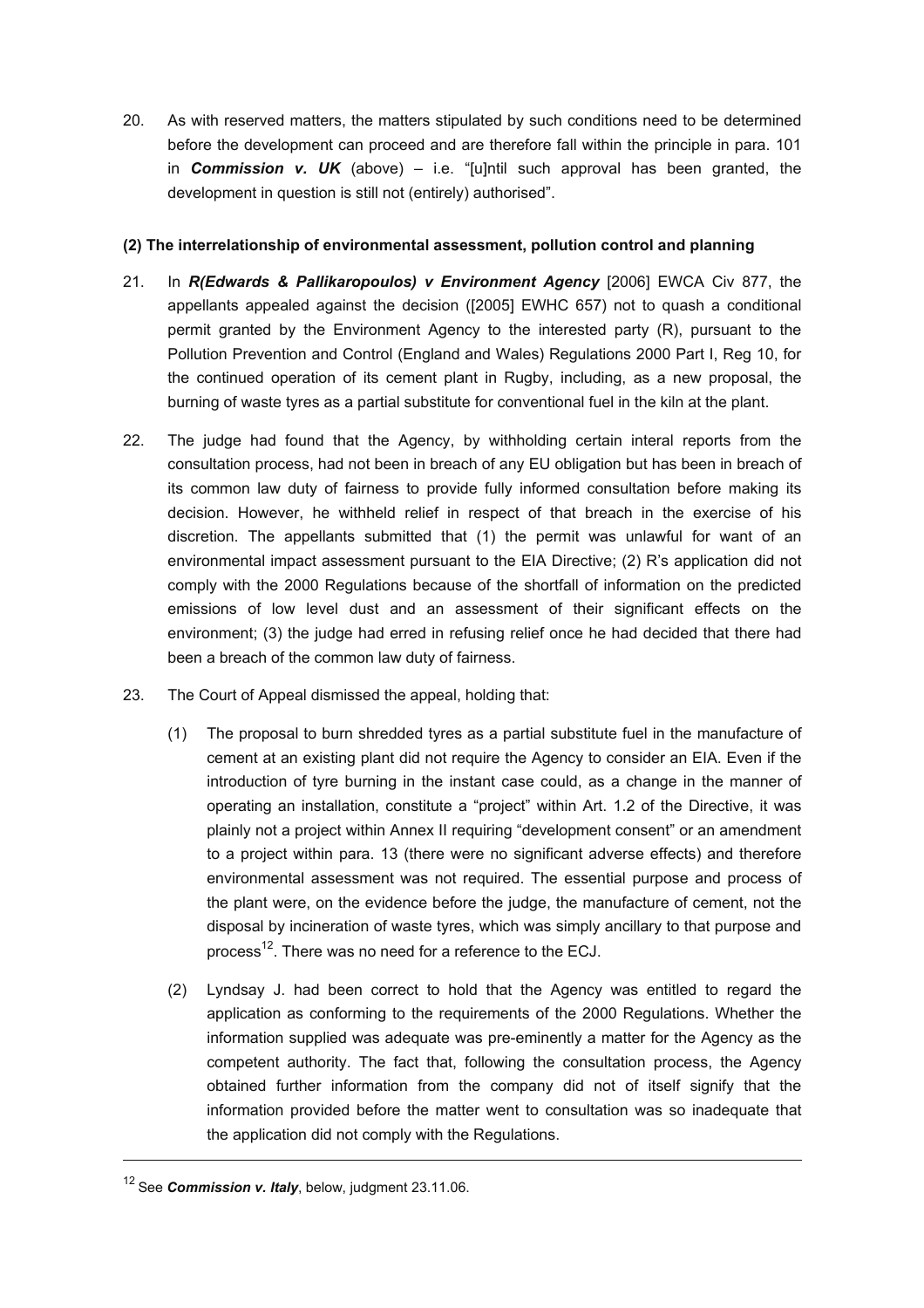- (3) The internal reports were potentially material to the Agency's decision and to the members of the public who were seeking to influence it, and failure by the Agency to disclose them at the time was a breach of its common law duty of fairness. However, the judge had been entitled to refuse relief. Given his finding on the evidence of no environmental harm from the plant and the continuous and dynamic nature of the regulatory system enabling assessments to be made on what was known rather than predicted, it would be pointless to quash the permit simply to enable the public to be consulted on out-of-date data.
- 24. In somewhat extraordinary circumstances which are not mentioned in the judgment on the last day of the hearing Mr Edwards sacked his legal representatives in open court, attempting (unsuccessfully) to withdraw his appeal and they then successfully sought the addition of a new appellant, Lilian Pallikaropoulos, which was ironic given that his standing (as someone who had been sought specifically to be able to obtain legal aid) had been raised before Keith J. and which he had rejected at [2004] 3 All E.R. 21. The House of Lords have recently granted leave to appeal and are considering an application for a protective costs order for the new appellant.
- 25. The relationship between EIA and PPC, also in the context of substitute fuels, was considered by the ECJ in *Commission v. UK* Case 199/04. In 1997 and 1998 the Commission received two complaints regarding the authorisation granted to a cement manufacturing plant to burn, in partial substitution for its conventional fuel, a mixture of industrial liquid waste, known as Cemfuel. According to the complainants, the competent national authorities did not address the issue whether the project in question had to be subject to an environmental impact assessment prior to granting such authorisation.
- 26. In 1999 the Commission also received a complaint concerning another cement manufacturing plant. In that case, although the construction of an additional kiln and the substitution of conventional fuel by Cemfuel, whole tyres and a mixture of waste paper and plastic, known as Profuel, were the subject of an environmental impact assessment, the National Assembly for Wales granted permission for them, before the Environment Agency had determined the application for the authorisation.
- 27. The Commission took the view, first, that the use by the competent national authorities of the test of 'material change in the use of any buildings or other land' contained in the TCPA 1990 meant that certain projects, including in particular a change in the fuel burnt in a cement manufacturing plant, were not subject to the procedures provided for by Directive 85/337. Second, the United Kingdom had not coordinated its planning and pollution-control rules adequately so as to ensure compliance with the obligations and objectives laid down by that directive. Accordingly, it requested the ECJ to declare that the United Kingdom has failed to take all the measures necessary to ensure the complete and correct implementation of Articles 2 to 6, 8 and 9 of Directive 85/337.
- 28. The ECJ held the complaints inadmissible:

"23. In support of its action, the Commission puts forward two complaints: the first puts in issue sections 55 and 57 of the TCPA 1990 pursuant to which planning authorities use the nationally applicable test of 'material change in the use of any buildings or other land' when application is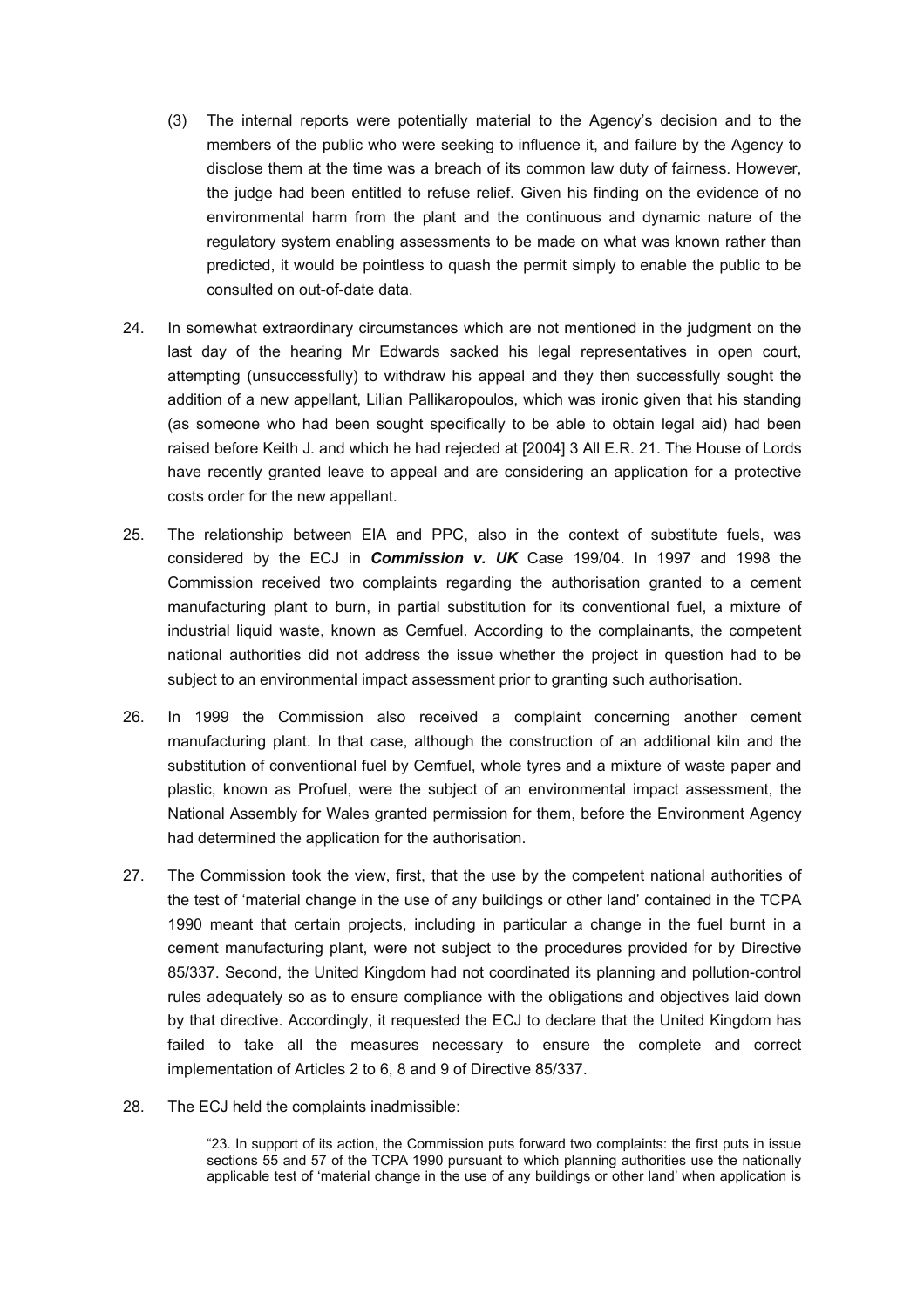made for planning permission, having the effect, according to the Commission, of excluding certain projects from the field of application of Directive 85/337, while the second complaint alleges that, when Directive 85/337 was transposed into national law, the United Kingdom Government did not coordinate planning and pollution-control rules adequately so as to ensure compliance with all the obligations laid down in Articles 3 and 8 of that directive.

24. However, in its application the Commission expressly acknowledged that, by the Town and Country Planning (Assessment of Environmental Effects) Regulations 1988 and the Town and Country Planning (Environmental Impact Assessment) (England and Wales) Regulations 1999, the United Kingdom has adopted the necessary legislation to implement Directive 85/337 into domestic law.

25. Consequently, since the present action for failure to fulfil obligations is founded on contradictory arguments, it does not satisfy the requirements of coherence and precision referred to in paragraph 21 of this judgment."

29. In *Commission v Italy* Case C-486/04, the ECJ held that Italian legislation exempting certain types of waste disposal from EIA was in breach of the EIA Directive and considered the meaning of "disposal of waste" for the purposes of EIA(emphasis added):

> "36. The Member States must implement Directive 85/337 in a manner which fully corresponds to its requirements, having regard to its fundamental objective which, as is clear from Article 2(1), is that, before consent is given, projects likely to have significant effects on the environment by virtue, inter alia, of their nature, size or location should be made subject to an assessment with regard to their effects (see, to that effect, Case C-287/98 *Linster* [2000] ECR I-6917, paragraph 52).

> 37. In addition, it follows from the Court's case-law that the scope of Directive 85/337 is wide and its purpose very broad (see Case C-72/95 *Kraaijeveld and Others* [1996] ECR I-5403, paragraphs 31 and 39, and Case C**-**227/01 *Commission* v *Spain* [2004] ECR I-8253, paragraph 46).

…

39. In order to establish whether that complaint is justified, the Court must first determine the legal scope of the concept of 'disposal of waste' for the purpose of Directive 85/337 in the light of the same expression used in Directive 75/442.

40. It is common ground that Directive 85/337 does not define the concept of waste disposal, Annexes I and II to that directive merely referring to some waste disposal installations. Furthermore, it is also common ground that Directive 75/442 does not include any general definition of the concepts of waste disposal and recovery, but merely refers to Annexes II A and II B to the directive, in which various operations falling within the scope of those concepts are listed (see Case C-6/00 *ASA* [2002] ECR I-1961, paragraph 58).

41. The essential characteristic of a waste recovery operation, such as is apparent from Article 3(1)(b) of Directive 75/442 and from the fourth recital to that directive, is that its principal objective is that the waste can serve a useful purpose in replacing other materials which would have had to be used for that purpose, thereby conserving natural resources (see, inter alia, *ASA* paragraph 69; Case C-458/00 *Commission* v *Luxembourg* [2003] ECR I-1553; and Case C-103/02 *Commission* v *Italy* [2004] ECR I-9127, paragraph 62).

42. That characteristic is extraneous to the consequences which the waste recovery operations as such can have on the environment. As the Advocate General pointed out in paragraphs 54 to 56 of his Opinion, those operations, like those for waste disposal, are capable of having significant effects on the environment. Moreover, Directive 75/442, in Article 4, obliges Member States to take the necessary measures to ensure that waste is recovered or disposed of without endangering human health and without using processes or methods which could harm the environment.

43. Lastly, it must be noted that where the Community legislature considered it necessary in Directive 85/337 to establish a link with Directive 75/442, it did so expressly. That applies, in particular, where, in points 9 and 10 of Annex I to that directive, it refers to chemical treatment as defined in Annex II A to Directive 75/442, under heading D 9. However, no reference of that nature is made concerning waste disposal itself.

44. Therefore, it must be held that the concept of waste disposal for the purpose of Directive 85/337 is an independent concept which must be given a meaning which fully satisfies the objective pursued by that measure, recalled at paragraph 36 above. Accordingly, that concept, which is not equivalent to that of waste disposal for the purpose of Directive 75/442, must be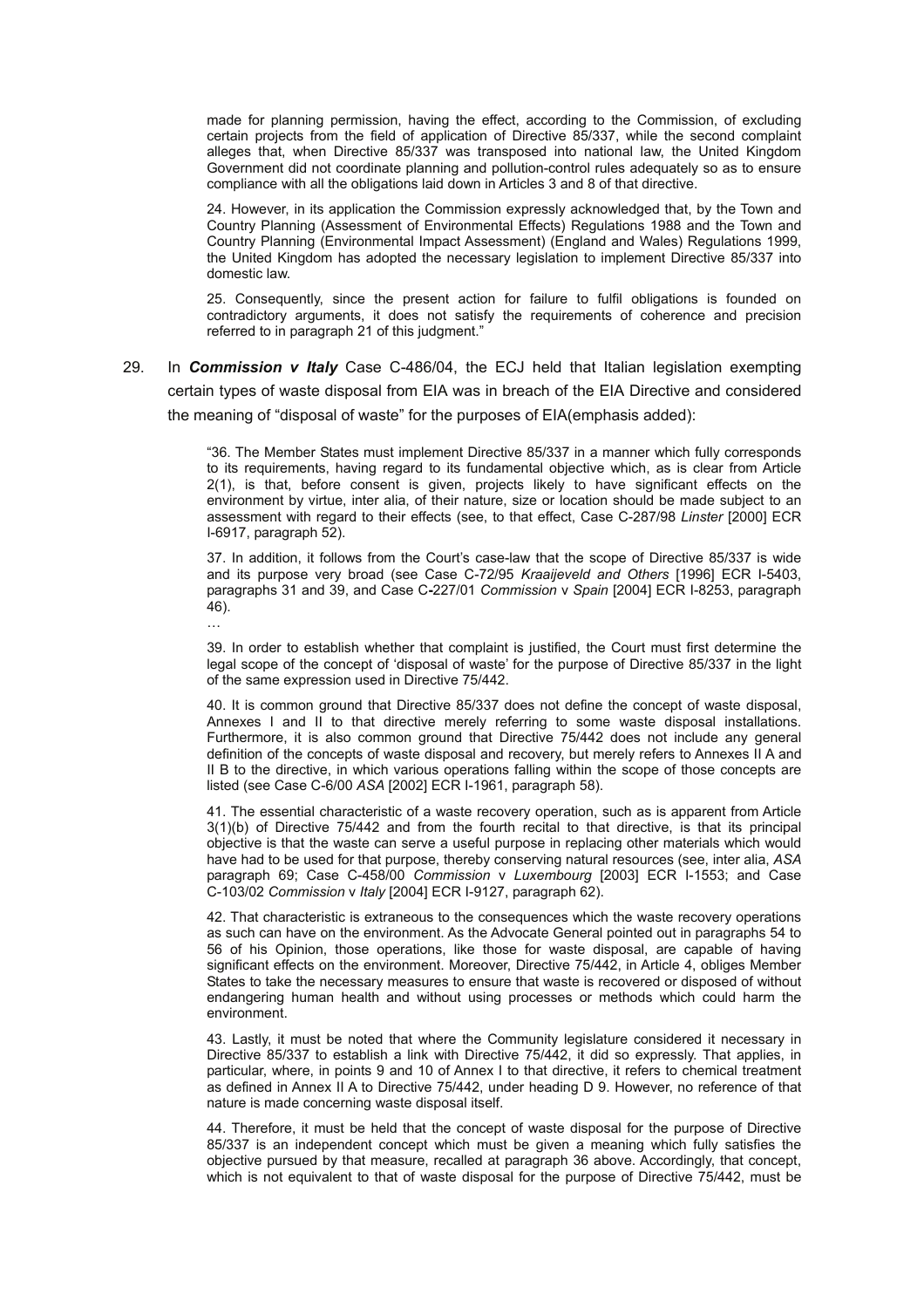construed in the wider sense as covering all operations leading either to waste disposal, in the strict sense of the term, or to waste recovery.

45. As a result, the establishment in Massafra, which generates electricity from the incineration of biomass and CMW and has a capacity exceeding 100 tonnes per day, comes into the category of disposal installations for the incineration or chemical treatment of non-hazardous waste in point 10 of Annex I to Directive 85/337. As such, before being authorised, it should have undergone the environmental impact assessment procedure, since the projects which fall within Annex I must undergo a systematic assessment under Articles 2(1) and 4(1) of that directive (see, to that effect, Case C-431/92 *Commission* v *Germany* [1995] ECR I-2189, paragraph 35).

46. In the light of the foregoing, it must be held that, by exempting from the environmental impact assessment procedure the Massafra installation for the incineration of CMW and of biomass, with a capacity exceeding 100 tonnes per day, covered by point 10 of Annex I to Directive 85/337, the Italian Republic has failed to fulfil its obligations under Articles 2(1) and 4(1) of that directive."

30. It follows that installations which for other purposes involve waste recovery may qualify as installations for the disposal of waste within the EIA Directive and must be subject to EIA accordingly. This is contrary to the obiter views expressed by Lyndsay J. and the Court of Appeal in *Edwards* although the EIA submissions were rejected for other reasons, in particular that the application would have fallen within the project amendment provisions of Annex 2 para. 13 of the EIA Directive.

# (3) Implications of Aarhus and the Public Participation Directive for EIA and decision**making**

- 31. The Public Participation Directive 2003/35/EC ("PPD") implements the Åarhus Convention and provides for increased public participation/consultation with regard to the drawing up of certain plans and programmes relating to the environment and amending Directives 85/337/EEC and 96/61/EC. Significant amendments are made to the EIA Directive (85/337/EEC) including to the publicity and consultation requirements of Articles 6, 7 and 9 and to remove the absolute exemption of national defence projects, replacing it with a qualified exemption reliant on case by case screening. The PPD required the amendments to be transposed into national law by transposed by 25 June 2005
- 32. In part, the PPD amendments fall to be made by Defra in the context of pollution control regimes, but they also fall to DCLG to make amendments to the planning EIA regime.
- 33. An ODPM consultation paper was issued in March 2005 (consultation ended 6 June 2005) *The draft Town and Country Planning (Environmental Impact Assessment) (England) (Amendment) Regulations 2005: A Consultation Paper*, with new draft regulations. The new regulations were not made until The Town and Country Planning (Environmental Impact Assessment) (Amendment) Regulations 2006 S.I. 3295, coming into force on 15 January 2007.
- 34. However, the planning EIA Regulations were not amended by 25 June 2005 and therefore the UK was in breach of the PPD from that date until 15 January 2007. On the basis of *R v. Durham County Council ex parte Huddleston* [2000] 1 W.L.R. 1484 and *Delena Wells*, above, on general principles of EU law public authorities were required to give direct effect to the provisions of the PPD regardless of the 19 month absence of amending UK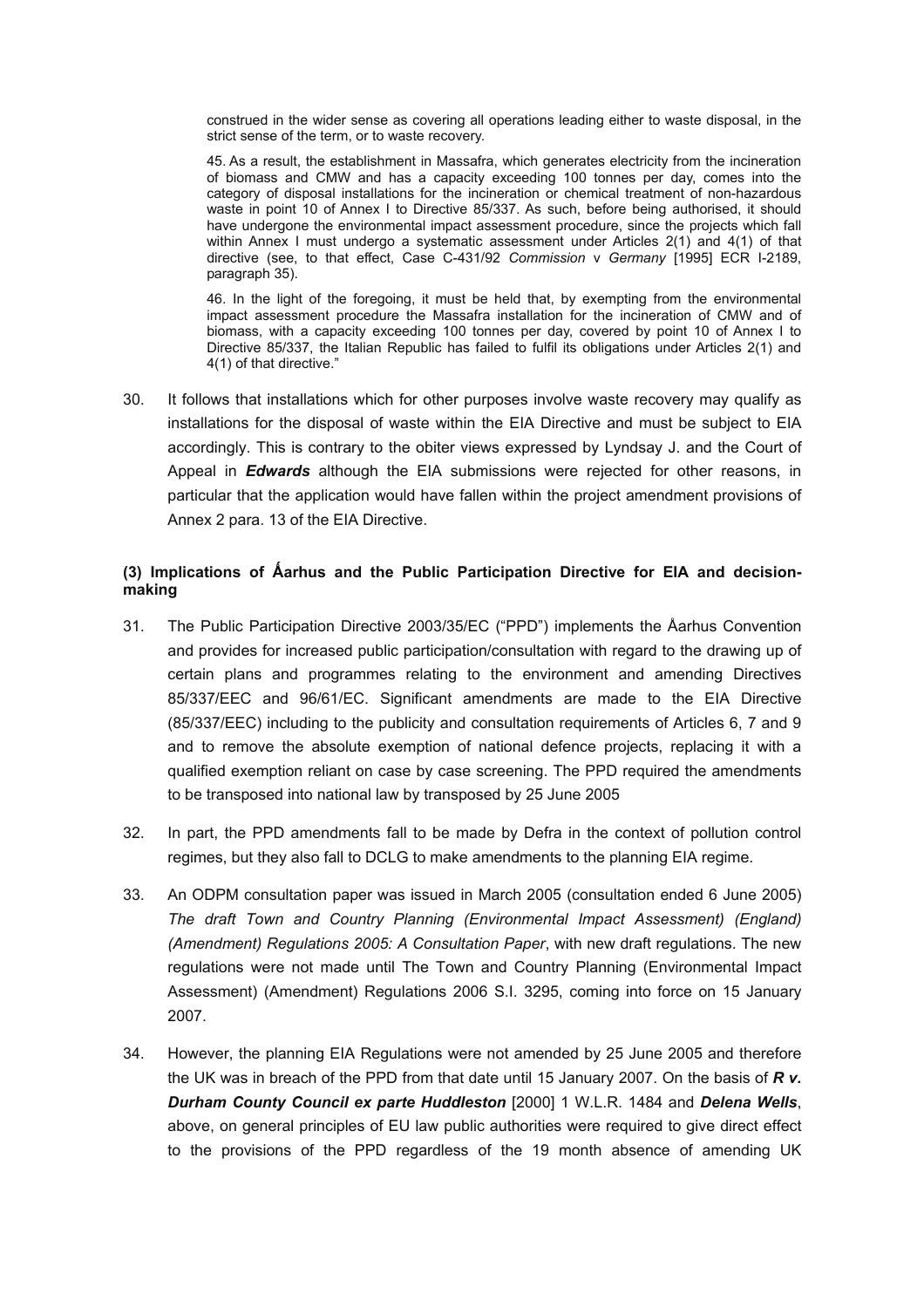legislation. If that did not occur then it is conceivable that grounds for judicial review against a planning authority's decision to grant permission may exist as in the *Huddleston* case.

- 35. Authorities should also note that the PPD Directive also contains wider requirements for publicity of EIA applications which may have to be given direct effect also, notwithstanding the absence of UK legislation.
- 36. The requirements of Article 6 as amended by the PPD/ Aarhus provide:

"1. Member States shall take the measures necessary to ensure that the authorities likely to be concerned by the project by reason of their specific environmental responsibilities are given an opportunity to express their opinion on the information supplied by the developer and on the request for development consent. To this end, Member States shall designate the authorities to be consulted, either in general terms or on a case-by-case basis. The information gathered pursuant to Article 5 shall be forwarded to those authorities. Detailed arrangements for consultation shall be laid down by the Member States.

2. The public shall be informed, whether by public notices or other appropriate means such as electronic media where available, of the following matters early in the environmental decision-making procedures referred to in Article 2(2) and, at the latest, as soon as information can reasonably be provided:

(a) the request for development consent;

(b) the fact that the project is subject to an environmental impact assessment procedure and, where relevant, the fact that Article 7 applies;

(c) details of the competent authorities responsible for taking the decision, those from which relevant information can be obtained, those to which comments or questions can be submitted, and details of the time schedule for transmitting comments or questions;

(d) the nature of possible decisions or, where there is one, the draft decision;

(e) an indication of the availability of the information gathered pursuant to Article 5;

(f) an indication of the times and places where and means by which the relevant information will be made available;

(g) details of the arrangements for public participation made pursuant to paragraph 5 of this Article.

3. Member States shall ensure that, within reasonable time-frames, the following is made available to the public concerned:

(a) any information gathered pursuant to Article 5;

(b) in accordance with national legislation, the main reports and advice issued to the competent authority or authorities at the time when the public concerned is informed in accordance with paragraph 2 of this Article;

(c) in accordance with the provisions of Directive 2003/4/EC of the European Parliament and of the Council of 28 January 2003 on public access to environmental information (1), information other than that referred to in paragraph 2 of this Article which is relevant for the decision in accordance with Article 8 and which only becomes available after the time the public concerned was informed in accordance with paragraph 2 of this Article.

4. The public concerned shall be given early and effective opportunities to participate in the environmental decision-making procedures referred to in Article 2(2) and shall, for that purpose, be entitled to express comments and opinions when all options are open to the competent authority or authorities before the decision on the request for development consent is taken.

5. The detailed arrangements for informing the public (for example by bill posting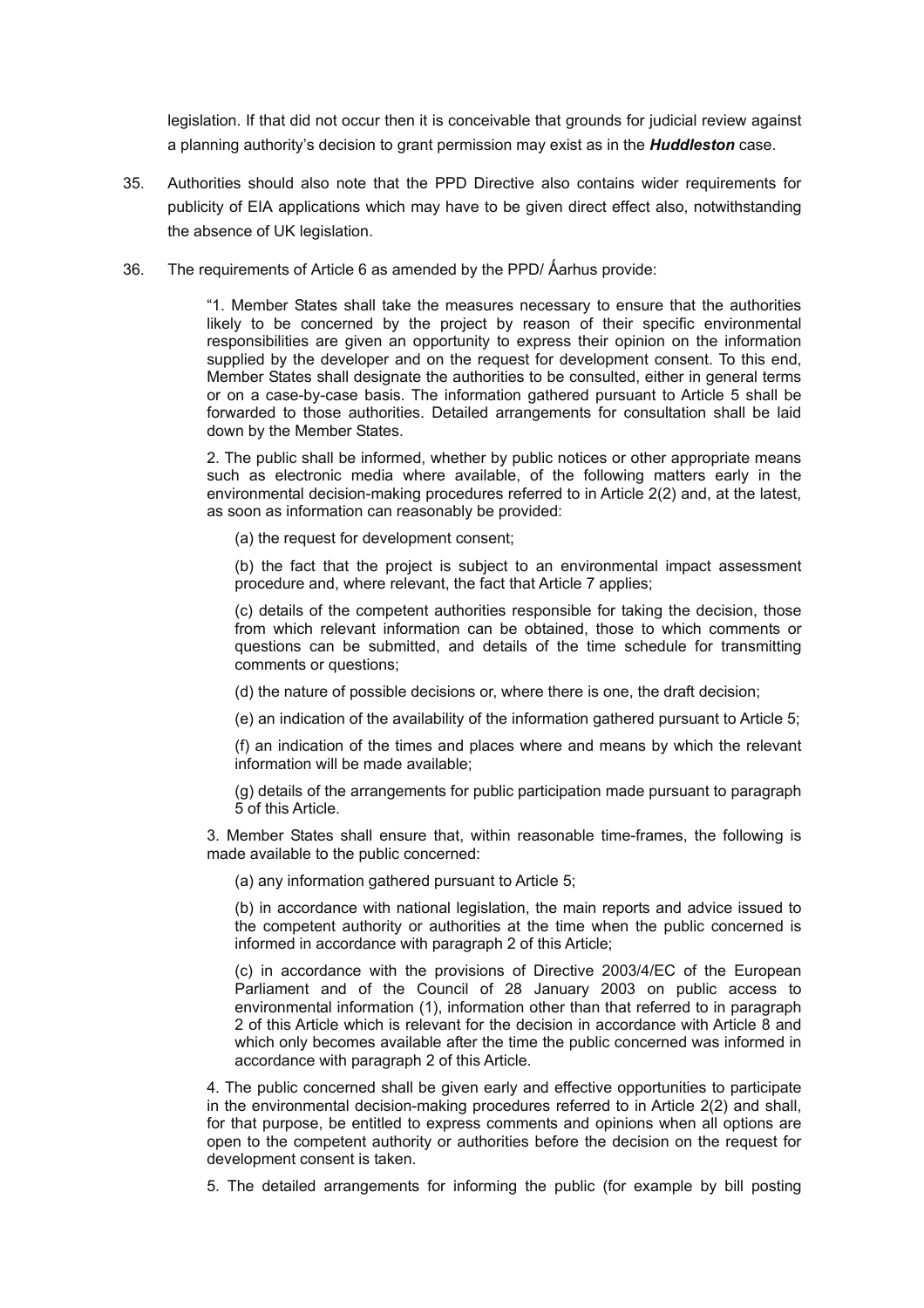within a certain radius or publication in local newspapers) and for consulting the public concerned (for example by written submissions or by way of a public inquiry) shall be determined by the Member States.

6. Reasonable time-frames for the different phases shall be provided, allowing sufficient time for informing the public and for the public concerned to prepare and participate effectively in environmental decision- making subject to the provisions of this Article."

- 37. Much of the above could be said to have been achieved by the planning process, although the following should be noted:
	- (1) The public are to be informed of applications at an early stage, the decisions, availability of information and details of public participation;
	- (2) Notice may be given electronically, e.g. via local authority websites;
	- (3) There is a duty to make available within a reasonable time environmental information, the various authority reports and advice;
	- (4) The public must be given early and effective opportunities to participate in the decision-making process and be entitled to express comments and opinions which are taken into account;
	- (5) Sufficient time must be allowed to the public to prepare and participate effectively. In some cases this is capable of having some impact on local authority decision-making in complex cases where it might be unreasonable to expect the public to digest complex reports quickly.
- 38. The importance of consultation can also be seen from the *Edwards* decision discussed above, where the Court of Appeal (per Auld LJ) held that the authority had breach its common law duty of fairness:

"105. In my view, on this issue of consultation there is force in the two points relied upon by Mr Wolfe, principally in relation to the claim that the application did not comply with the PPC Regulations, and taken up by the Judge in this context in para 63 of his judgment (see paras 96 and 97 above). First, AQMAU, in conducting its modelling, did so only in relation to the predicted emissions from the burning of waste tyres and, for the purpose, obtained additional information from Rugby Ltd going to the predicted environmental impact of the proposals, which was not put in the public domain until the Agency issued its Decision Document. Secondly, for the reasons given by the Judge in that paragraph, the highly technical nature of AQMAU's predictions and the possible significance of their conclusions were such that their non-disclosure in the consultation process cannot be dismissed as unimportant. For one thing, as Mr Wolfe emphasised, the Agency, in its Decision Document, distanced itself from AQMAU's predictions. Morever, those predictions were, as the Judge described them, highly specialised, breaking new ground and going beyond merely testing or verifying material in the application and in the public domain. They clearly raised subjects potentially - I stress the word 'potentially' - important to an adequate assessment of the proposal of which interested members of the public were unaware and might well fail to examine for themselves. The fact that no environmental damage has, as yet, resulted from the proposal is, it seems to me, no more of an answer to a finding of a breach of a common law obligation in such a context than it is to a breach of a legislative obligation; cf *Thornby Farms v Daventry DC* [2002] EWCA Civ 31, [2003] QB 503, [2002] 3 WLR 875 (CA), per Pill LJ at para 60.

106. In short, the non-disclosure of the AQMAU Reports left the public in ignorance, until the Agency's grant of the permit, of the only full information as to the extent of the low level emissions of dust and the only information at all on their possible impact on the environment. I agree with the Judge that such information was potentially material to the Agency's decision and to the members of the public who were seeking to influence it, and that failure by the Agency to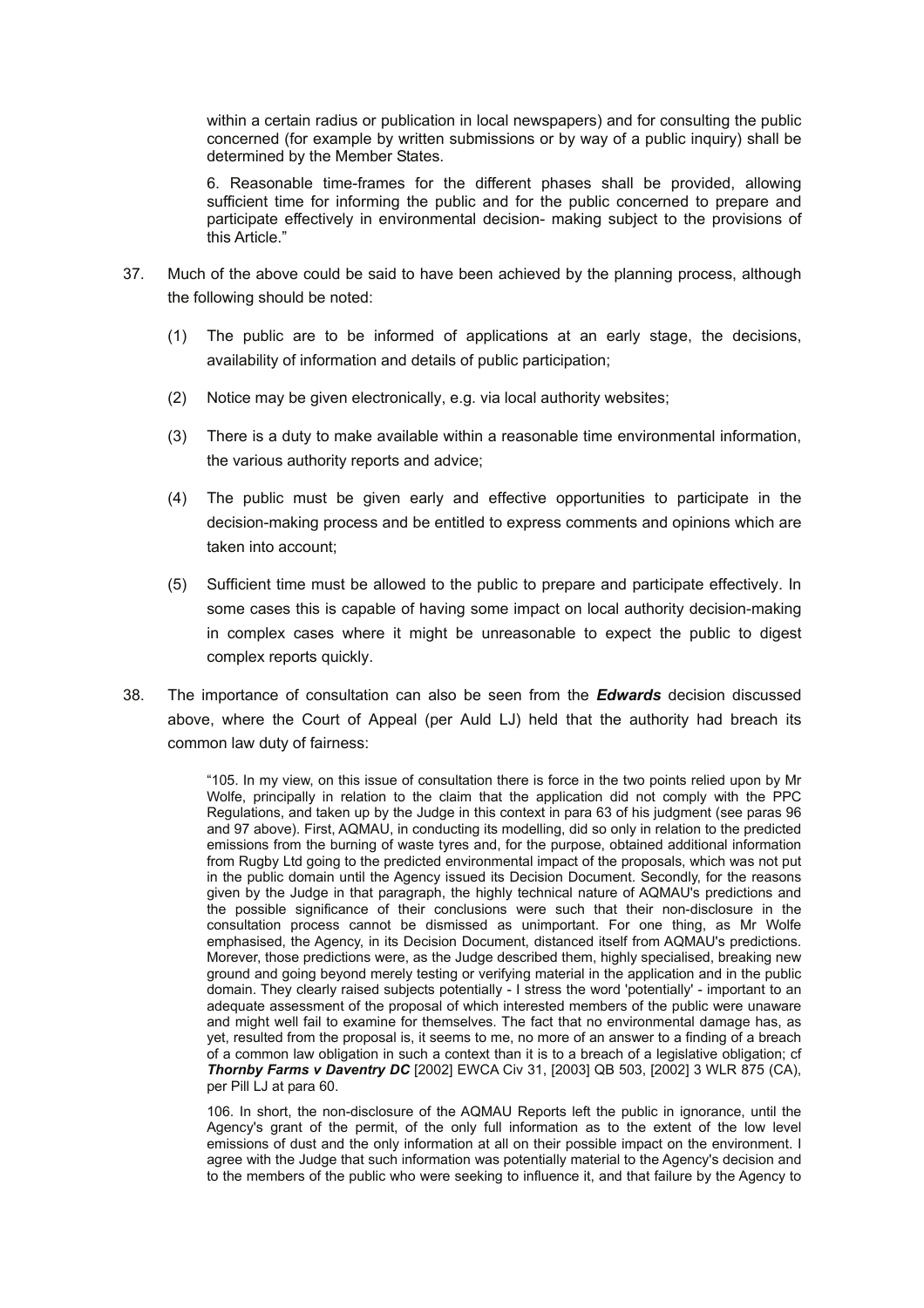disclose it at the time was a breach of its common law duty of fairness to disclose it. It does not follow, however, that they were thereby 'clearly and materially disadvantaged' as Mr Wolfe maintained."

39. However, the Court of Appeal in the exercise of its discretion refused to quash the decision on this basis since the reports were effectively out of date and "water under the bridge", and new reports were about to be made available (see Section (2), above).

#### **(4) The Impact of the Habitats Directive and Regulations on planning**

- 40. The issue of habitats is proving as fruitful a ground for litigation as EIA, highlighting the importance of EU wide designations which, through the Habitats Regulations require major modifications to bringing forward planning projects where European sites may be affected. See *ADT Auctions v. SSETR* [2000] J.P.L 1155, in which the High Court put down a clear marker that planning cases under Habitats provisions did fall to be addressed by reference to those specific requirements and not by the normal approach to applications.
- 41. The Habitats Regulations implement the Wild Birds Directive and the Habitats Directive by providing for the protection of "European sites"<sup>13</sup> - including Special Protection Areas classified under the Birds Directive. Reg. 47(1) states:

#### "**47. Application of provisions of this Part**

- (1) The requirements of
	- (a) regulations 48 and 49 (requirement to consider effect on European sites), and
	- (b) regulations 50 and 51 (requirement to review certain existing decisions and consents, &c.),

apply, subject to and in accordance with the provisions of regulations 54 to 85, in relation to the matters specified in those provisions."

42. Reg. 48 of the Habitats Regulations provides that:

#### "**48. Assessment of implications for European site**

(1) A competent authority, before deciding to undertake, or give any consent, permission or other authorisation for, a plan or project which-

(a) is likely to have a significant effect on a European site in Great Britain (either alone or in combination with other plans or projects), and

(b) is not directly connected with or necessary to the management of the site,

shall make an appropriate assessment of the implications for the site in view of that site's conservation objectives.

…

(5) In the light of the conclusions of the assessment, and subject to regulation 49, the authority shall agree to the plan or project only after having ascertained that it will not adversely affect the integrity of the European site.

(6) In considering whether a plan or project will adversely affect the integrity of the site, the authority shall have regard to the manner in which it is proposed to be carried out or to any conditions or restrictions subject to which they propose that the consent, permission or other authorisation should be given."

43. Reg. 54 provides:

-

 $13$  Defined by reg. 10(1)(c) as including an SPA i.e. "an area classified pursuant to Article 4(1) or (2) of the Wild Birds Directive."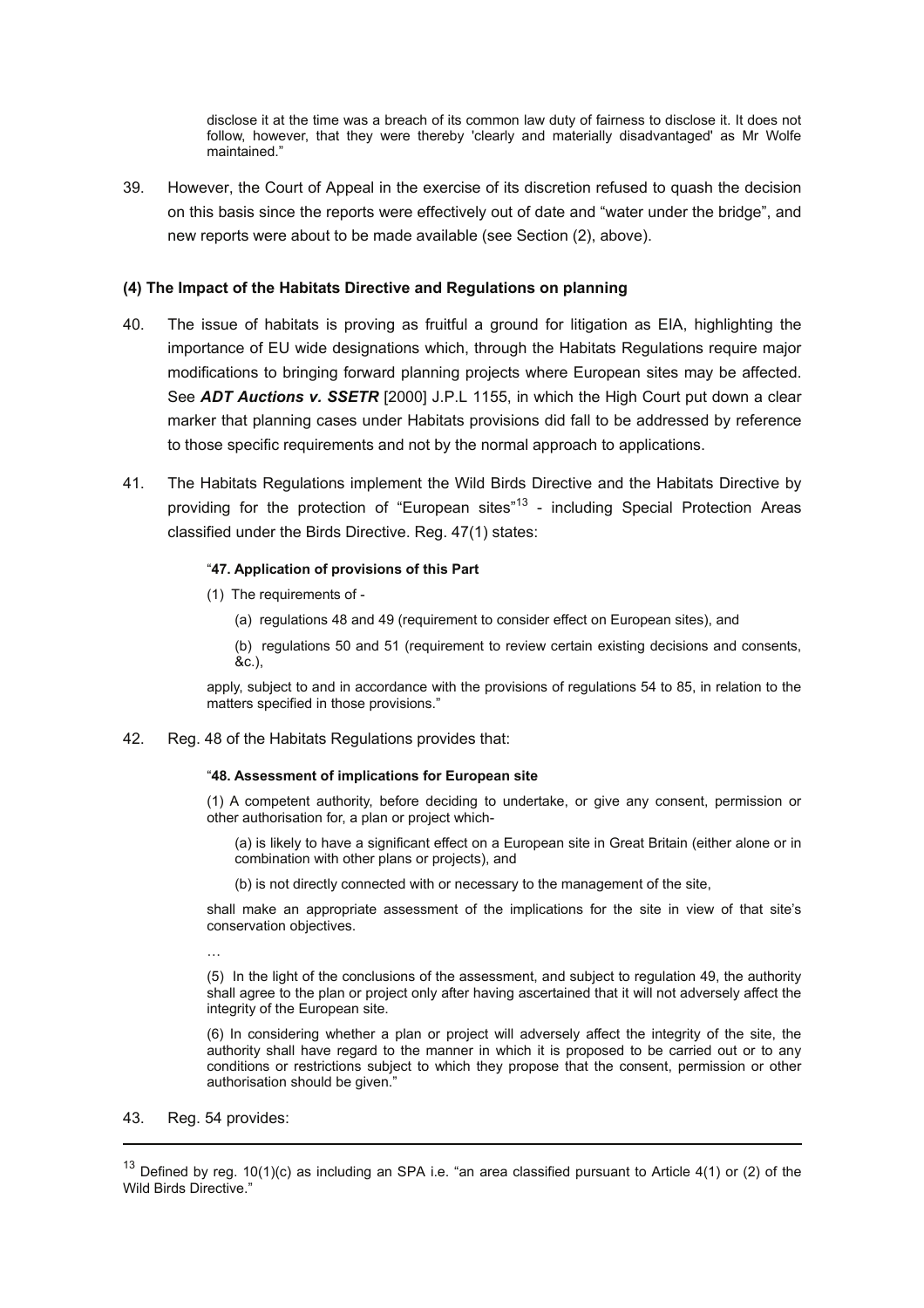"(1) Regulations 48 and 49 (requirement to consider effect on European site) apply, in England and Wales, in relation to -

(a) granting planning permission on an application under Part III of the Town and Country Planning Act 1990;

(b) granting planning permission, or upholding a decision of the local planning authority to grant planning permission (whether or not subject to the same conditions and limitations as those imposed by the local planning authority), on determining an appeal under section 78 of that Act in respect of such an application;

(c) granting planning permission under -

(i) section 141(2)(a) of that Act (action by Secretary of State in relation to purchase notice),

(ii) section 177(1)(a) of that Act (powers of Secretary of State on appeal against enforcement notice), or

(iii) section 196(5) of that Act as originally enacted (powers of Secretary of State on reference or appeal as to established use certificate);

(d) directing under section 90(1), (2) or (2A) of that Act (development with government authorisation), or under section 5(1) of the Pipe-lines Act 1962, that planning permission shall be deemed to be granted;

(e) making -

(i) an order under section 102 of that Act (order requiring discontinuance of use or removal of buildings or works), including an order made under that section by virtue of section 104 (powers of Secretary of State), which grants planning permission, or

(ii) an order under paragraph 1 of Schedule 9 to that Act (order requiring discontinuance of mineral working), including an order made under that paragraph by virtue of paragraph 11 of that Schedule (default powers of Secretary of State), which grants planning permission, or confirming any such order under section 103 of that Act;

(2) [Scotland only]

(3) Where regulations 48 and 49 apply, the competent authority may, if they consider that any adverse effects of the plan or project on the integrity of a European site would be avoided if the planning permission were subject to conditions or limitations, grant planning permission or, as the case may be, take action which results in planning permission being granted or deemed to be granted subject to those conditions or limitations.

(4) Where regulations 48 and 49 apply, outline planning permission shall not be granted unless the competent authority are satisfied (whether by reason of the conditions and limitations to which the outline planning permission is to be made subject, or otherwise) that no development likely adversely to affect the integrity of a European site could be carried out under the permission, whether before or after obtaining approval of any reserved matters.

In this paragraph "outline planning permission" and "reserved matters" have the same meaning as in section 92 of the Town and Country Planning Act 1990 or section 39 of the Town and Country Planning (Scotland) Act 1972."

- 44. Where there is a negative appropriate assessment, planning permission must be refused unless the exceptional provisions of regs. 49 and 53 are applied.
- 45. Overall, the procedure is a clearly structured one and the Regulations are closely modelled on the language of Articles 6(3) and (4) of the Habitats Directive. The most significant guidance on the application of those provisions is found in the ECJ's judgment in *Landelijke Vereniging tot Behoud van de Waddenzee & Nederlandse Vereniging tot Bescherming van Vogels v. Staatssecretaris van Landbouw Case C-127/02* [2005] Env. L.R. 243 (*"Waddenzee*"). It is worth recapping on the structure which requires, before granting consent for a project: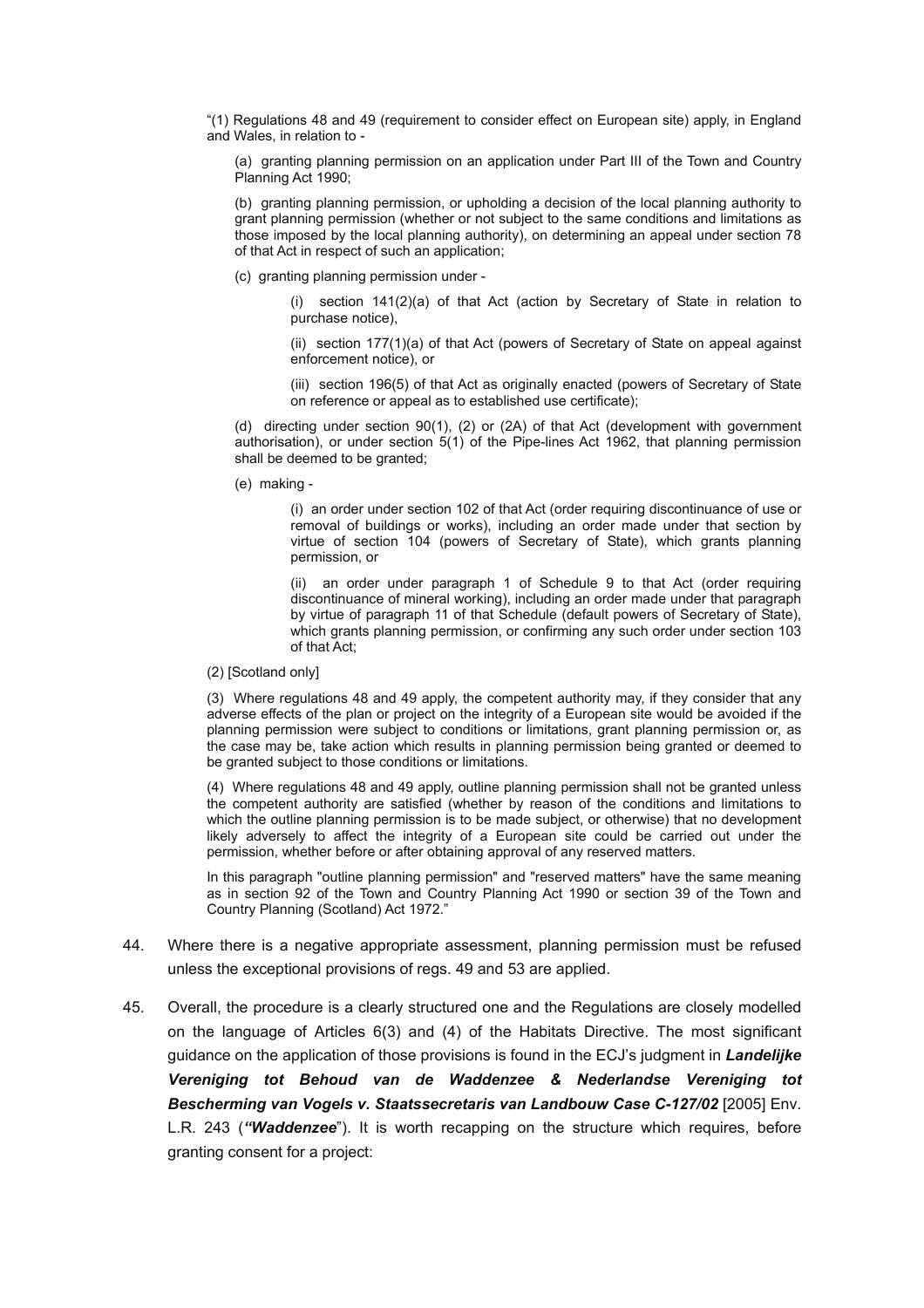- (1) There must be an assessment by the competent authority (generally the LPA) as to whether a project is likely to have "a significant effect" on a European Site (providing it is not directly connected with or necessary to the Site's management) whether in combination with other plans or projects or alone. This is carried out on a precautionary basis. The trigger for assessment does not presume that the plan or project considered definitely has such effects, but rather follows from the mere possibility that such effects attach to the plan or project, so that an assessment is required if there is a probability or risk that the plan or project will have an effect on the site concerned (reg. 48(1) and Art.  $6(3)$ )<sup>14</sup>.
- (2) If there is likely to be such a significant effect, the competent authority (in this case the Secretary of State) must carry out an appropriate assessment (reg. 48(1) and Art. 6(3)).
- (3) The appropriate assessment must consider the implications for the European Site "in view of" that site's conservation objectives (reg. 48(1) and Art. 6(3)). Where a plan or project has an effect on a site, but is not likely to undermine its conservation objectives, it cannot be considered likely to have a significant effect on the site concerned but, conversely, where a plan or project is likely to undermine the conservation objectives it must be considered as likely to have a significant effect on the site concerned.
- (4) There are obligations with regard to information and consultation (reg. 48(3) & (4) and Art. 6(3)).
- (5) The competent authority must have regard to the manner in which the project is proposed to be carried out or to any conditions or restrictions subject to which it is proposed that the consent, permission or other authorisation should be given (reg. 48(6)).
- (6) In the light of the conclusions of the assessment, the competent authority shall agree to the project only after having ascertained that it will not adversely affect the integrity of the European Site (reg. 48(5) and Art. 6(3)). This imposes a stringent requirement, the ECJ in *Waddenzee* (below) holding that the project in question may be only be authorised where the competent national authorities "are convinced that it will not adversely affect the integrity of the site concerned<sup> $n^{15}$ </sup>. The full passage is worth recalling, particularly in the context of the Thames Basin Heaths SPA referred to below –

"56. It is therefore apparent that the plan or project in question may be granted authorisation only on the condition that the competent national authorities are convinced that it will not adversely affect the integrity of the site concerned.

57. So, where doubt remains as to the absence of adverse effects on the integrity of the site linked to the plan or project being considered, the competent authority will have to refuse authorisation.

58. In this respect, it is clear that the authorisation criterion laid down in the second

-

<sup>14</sup> *Waddenzee*, below, paras. 40-54 of the judgment.

 $15$  ECJ, para. 56.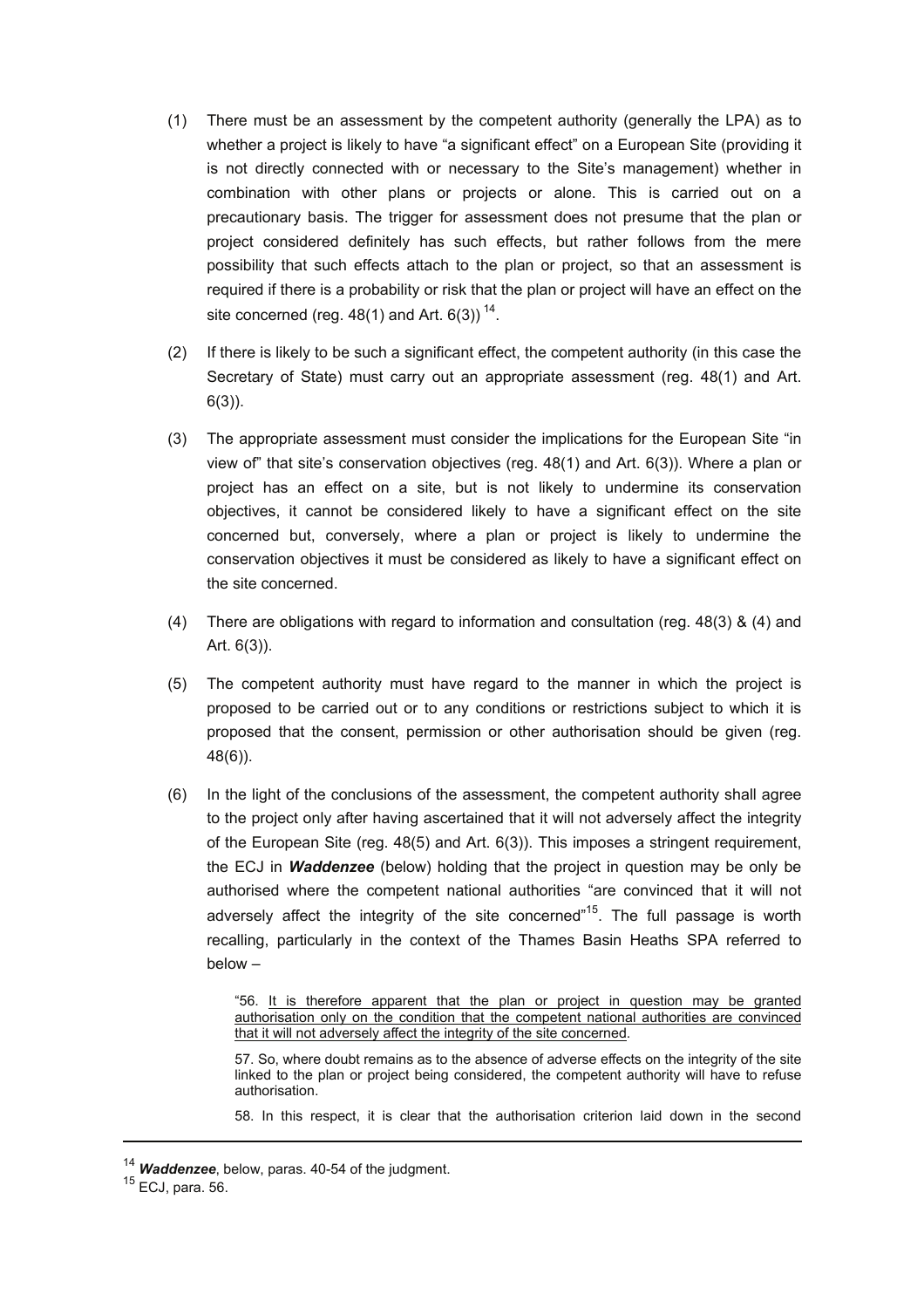sentence of Article 6(3) of the Habitats Directive integrates the precautionary principle ... and makes it possible effectively to prevent adverse effects on the integrity of protected sites as the result of the plans or projects being considered. A less stringent authorisation criterion than that in question could not as effectively ensure the fulfilment of the objective of site protection intended under that provision.

59. Therefore, pursuant to Article 6(3) of the Habitats Directive, the competent national authorities, taking account of the conclusions of the appropriate assessment of the implications of mechanical cockle fishing for the site concerned, in the light of the sites conservation objectives, are to authorise such activity only if they have made certain that it will not adversely affect the integrity of that site. That is the case where no reasonable scientific doubt remains as to the absence of such effects …"

(7) If it cannot be ascertained that the project will not adversely affect the integrity of the European Site, the authority must then consider whether there are any alternative solutions (reg. 49(1) and Art. 6(4)). In the Dibden Bay decision letter, the Secretary of State considered that alternatives should be considered on a broad basis: see paras. 51 and 52 of the decision letter in particular. This is consistent with Commission guidance in **Managing Natura 2000** para. 5.3.1<sup>16</sup>:

> "5.3.1 … They could involve alternative locations (routes in case of linear developments), different scales or designs of development, or alternative processes. The 'zero-option' should be considered too."

Alternative solutions are those which satisfy the need, as identified by the competent authority, but which also better respect the integrity of the site in question. This means that a competent authority must consider the comparative ecological impacts on European sites arising from alternatives in order to identify alternative solutions<sup>17</sup>.

- (8) If there are no alternative solutions (Art. 6(4) uses the language "in the absence of alternative solutions") and "notwithstanding a negative assessment of the implications for the site" consent or authorisation etc may be granted for the project but only "for imperative reasons of overriding public interest" (IROPI) (reg. 49(1) and Art. 6(4)).
- (9) IROPI may be of a social or economic nature (unless the site hosts a priority natural habitat type or a priority species in which case the considerations are significantly restricted) (reg.  $49(1)$  and Art.  $6(4)$ ).
- (10) Even if the authority is satisfied that there are IROPI etc., notwithstanding a negative assessment of the implications for a European Site, the Secretary of State is under a duty to secure that any necessary compensatory measures are taken to ensure that the overall coherence of Natura 2000 is protected (reg. 53 and Art. 6(4)).
- 46. The following recent authorities have obvious implications for the operation and interpretation of regs. 48, 49 and 53. They follow on from the approach set out by the ECJ in *Waddenzee*.
- 47. In Case C-117/03 *Dragaggi & Others* [2005] E.C.R. I-167, the ECJ was asked to determine what obligations were placed on a Member State pursuant to Art. 6(3) and Art 21 of the Habitats Directive 92/42, once it had identified a site that it considered to be of Community

<sup>16</sup> See also the Commission's *Methodological Guidance* set out in its *Assessment of plans and projects* 

See *Commission v Portugal* Case-239/04 (judgment 26.10.06) paras. 34-40.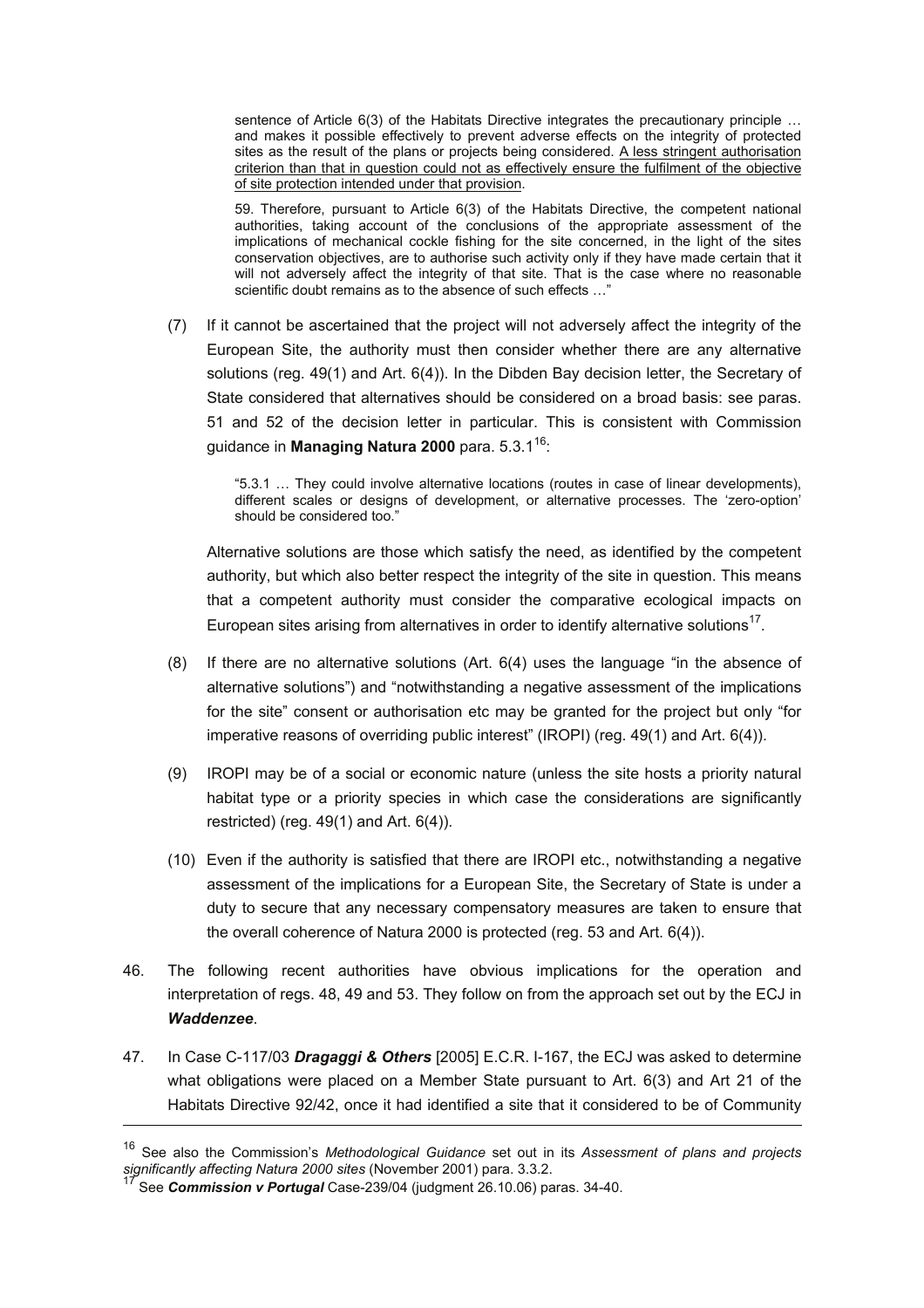importance. The question was concerned in particular with establishing whether the protective measures under Art. 6(3) were only mandatory for Member States after final approval at Community level of a Member State's list of sites that sustained priority natural habitat types or species.

48. The ECJ held that on a proper construction of Art. 4(5), the protective measures prescribed in Art. 6(2), Art. 6(3) and Art. 6(4) were only required in respect of sites selected as sites of Community importance as adopted by the European Commission pursuant to the procedure laid down in Art. 21. In respect of sites eligible for identification as sites of Community importance and which were included in the national lists sent to the Commission but which had not yet been adopted, Member States were required to take such protective measures as were appropriate to safeguard the relevant ecological interest which sites had at national level. What constituted appropriate measures for this purpose had to be determined from the standpoint of the Directive's conservation objective. The early implementation of protective measures was particularly appropriate where sites hosted priority natural habitat types or priority species. The key part of the judgment reads as follows:

> "21. Pursuant to Article 4(5) of the Directive, the regime for the protection of special areas of conservation that is laid down in Article  $6(2)$ ,  $(3)$  and  $(4)$  thereof applies to a site once it is placed, in accordance with the third subparagraph of Article 4(2), on the list of sites selected as sites of Community importance as adopted by the Commission under the procedure laid down in Article 21.

> 22. The fact that, according to paragraph 1 of Annex III (Stage 2) to the Directive, all the sites identified by the Member States in Stage 1 which contain priority natural habitat types and/or species will be considered as sites of Community importance cannot render the protection regime prescribed in Article 6(2), (3) and (4) of the Directive applicable to them before they appear, in accordance with the third subparagraph of Article 4(2), on the list of sites of Community importance adopted by the Commission.

> 23. The contrary proposition referred to by the Consiglio di Stato, that where a Member State has, as in the main proceedings, identified a site as hosting a priority habitat and has included it in the list proposed to the Commission pursuant to Article 4(1) of the Directive, that site must, in view of paragraph 1 of Annex III (Stage 2) to the Directive, be considered to be of Community importance and is therefore subject, pursuant to Article 4(5), to the protective measures referred to in Article 6(2), (3) and (4), cannot succeed.

> 24. First, this proposition clashes with the wording of Article 4(5) of the Directive, which expressly links application of those protective measures to the fact that the site concerned has been placed, in accordance with the third subparagraph of Article 4(2), on the list of sites of Community importance adopted by the Commission. Second, the proposition presupposes that, where a site has been identified by a Member State as hosting priority natural habitat types or priority species and has been referred to on the list proposed to the Commission pursuant to Article 4(1) of the Directive, the Commission is required to place it on the list of sites of Community importance which it adopts in accordance with the procedure laid down in Article 21 of the Directive and is mentioned in the third subparagraph of Article 4(2). If that were the case, the Commission would be precluded, when establishing, in agreement with each Member State, a draft list of sites of Community importance within the meaning of the first subparagraph of Article 4(2), from contemplating not including on the draft list any site proposed by a Member State as hosting priority natural habitat types or priority species, even if it were to consider, notwithstanding the contrary opinion of the Member State concerned, that a given site did not host priority natural habitat types and/or species as referred to in paragraph 1 of Annex III (Stage 2) to the Directive. Such a situation would be contrary, in particular, to the first subparagraph of Article 4(2) of the Directive, read in conjunction with paragraph 1 of Annex III (Stage 2).

> 25. It thus follows from the foregoing that, on a proper construction of Article 4(5) of the Directive, the protective measures prescribed in Article 6(2), (3) and (4) of the Directive are required only as regards sites which, in accordance with the third subparagraph of Article 4(2) of the Directive, are on the list of sites selected as sites of Community importance adopted by the Commission in accordance with the procedure laid down in Article 21 of the Directive.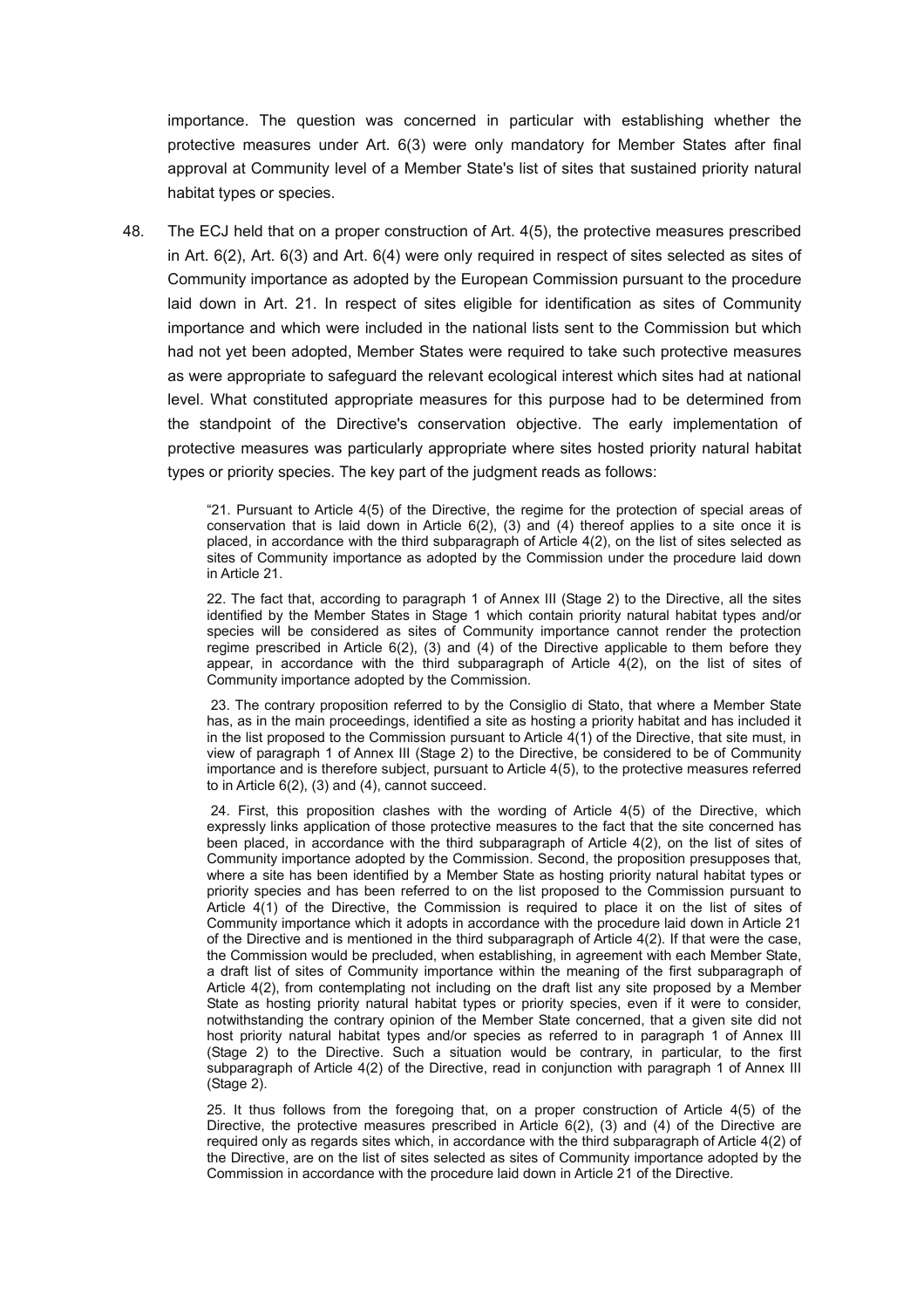26. This does not mean that the Member States are not to protect sites as soon as they propose them, under Article 4(1) of the Directive, as sites eligible for identification as sites of Community importance on the national list transmitted to the Commission

27. If those sites are not appropriately protected from that moment, achievement of the objectives seeking the conservation of natural habitats and wild fauna and flora, as set out in particular in the sixth recital in the preamble to the Directive and Article 3(1) thereof, could well be jeopardised. Such a situation would be particularly serious as priority natural habitat types or priority species would be affected, for which, because of the threats to them, early implementation of conservation measures would be appropriate, as recommended in the fifth recital in the preamble to the Directive.

28. In the present instance, it should be remembered that the national lists of sites eligible for identification as sites of Community importance must contain sites which, at national level, have an ecological interest that is relevant from the point of view of the Directive's objective of conservation of natural habitats and wild fauna and flora (see Case C-371/98 *First Corporate Shipping* [2000] ECR I-9235, paragraph 22).

29. It is apparent, therefore, that in the case of sites eligible for identification as sites of Community importance that are mentioned on the national lists transmitted to the Commission and may include in particular sites hosting priority natural habitat types or priority species, the Member States are, by virtue of the Directive, required to take protective measures appropriate for the purpose of safeguarding that ecological interest.

30. The answer to the question referred must therefore be that:

– on a proper construction of Article 4(5) of the Directive, the protective measures prescribed in Article 6(2), (3) and (4) of the Directive are required only as regards sites which, in accordance with the third subparagraph of Article 4(2) of the Directive, are on the list of sites selected as sites of Community importance adopted by the Commission in accordance with the procedure laid down in Article 21 of the Directive;

– in the case of sites eligible for identification as sites of Community importance which are included in the national lists transmitted to the Commission and, in particular, sites hosting priority natural habitat types or priority species, the Member States are, by virtue of the Directive, required to take protective measures that are appropriate, from the point of view of the Directive's conservation objective, for the purpose of safeguarding the relevant ecological interest which those sites have at national level."

- 49. *Commission v Ireland* Case-183/05 concerned three complaints relating to Ireland's implementation of the Habitats Directive. Firstly, that Ireland had failed to extend the transposition of Articles 12(2) and 13 to species listed in Annex IV to the Habitats Directive that do not naturally occur in Ireland. Secondly, that Ireland had failed to adopt specific measures to establish a system of strict protection for the animal species listed in Annex IV(a) to the Habitats Directive, as required by Article 12(1) of that directive. Thirdly, that Ireland had failed to establish a system to monitor the incidental capture and killing of the animal species listed in Annex IV(a) to the Habitats Directive, as required by Article 12(4) of that directive. Lastly, the Commission stated that there were provisions in Irish legislation which were inconsistent with both Articles 12 and 16 of the Habitats Directive.
- 50. Advocate-General Léger proposed that the Court declare that, by failing to take specific measures for the effective implementation of the system of strict protection required under Article 12(1) of Council Directive 92/43/EEC of 21 May 1992 on the conservation of natural habitats and of wild fauna and flora, with the exception of measures concerning the leatherback turtle and the natterjack toad and the measures to deal with threats to bats, and by retaining provisions in Irish legislation which are inconsistent with Articles 12(1)(d) and 16 of Directive 92/43, Ireland has failed to fulfil its obligations under the Habitats Directive.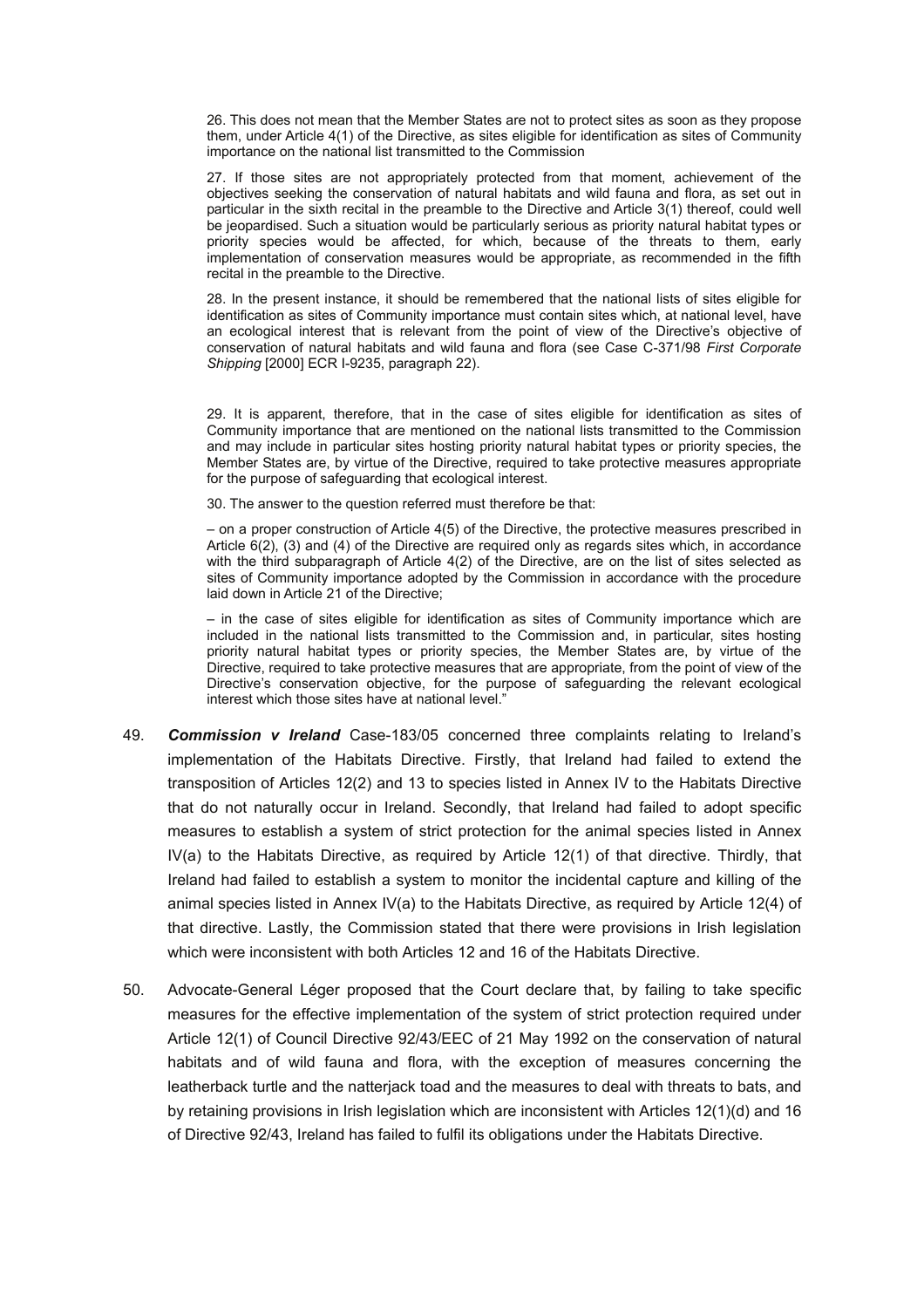51. Finally, in relation to the Habitats Directive, the ECJ considered both the duty under art. 6(3) and the requirement to demonstrate the absence of alternative solutions under Art. 6(4) in *Commission v Portugal* Case-239/04 (judgment 26.10.06). The Portuguese had implemented a project for a motorway whose route crossed the Castro Verde special protection area (SPA), notwithstanding negative environmental impact assessment and the existence of alternative solutions for the route. On the question of adverse effect on integrity, the ECJ held (emphases added):

> "18 Pursuant to Article 6(3) of the Habitats Directive, the competent national authorities are to authorise a plan or project not directly connected with or necessary to the management of the area but likely to have a significant effect thereon only after having ascertained, by means of an appropriate assessment of the implications of the plan or project for the site, that it will not adversely affect the integrity of the site and, if appropriate, after having obtained the opinion of the general public.

> 19 That provision thus establishes a procedure intended to ensure, by means of a prior examination, that a plan or project which is not directly connected with or necessary to the management of the site concerned but likely to have a significant effect on it is authorised only to the extent that it will not adversely affect the integrity of that site ...

> 20 In that regard, the Court has already held that a plan or project such as the one in question may be granted authorisation only on the condition that the competent national authorities are certain that it will not have adverse effects on the integrity of the site concerned. That is so where no reasonable scientific doubt remains as to the absence of such effects.

...

24 The fact that, after its completion, the project may not have produced such effects is immaterial to that assessment. It is at the time of adoption of the decision authorising implementation of the project that there must be no reasonable scientific doubt remaining as to the absence of adverse effects on the integrity of the site in question ..."

52. The ECJ also considered the exceptional authorisation procedure in article 6(4):

"34. Article 6(4) of the Habitats Directive provides that, if, in spite of a negative assessment carried out pursuant to the first sentence of Article 6(3) and in the absence of alternative solutions, a plan or project must nevertheless be carried out for imperative reasons of overriding public interest, the Member State is to take all compensatory measures necessary to ensure that the overall coherence of Natura 2000 is protected.

35. That provision, which permits a plan or project which has given rise to a negative assessment under the first sentence of Article 6(3) of the Habitats Directive to be implemented on certain conditions, must, as a derogation from the criterion for authorisation laid down in the second sentence of Article 6(3), be interpreted strictly.

36. Thus, the implementation of a plan or project under Article 6(4) of the Habitats Directive is, inter alia, subject to the condition that the absence of alternative solutions be demonstrated.

37. In the present case, it is common ground that the Portuguese authorities examined and rejected a number of solutions whose routes bypassed the settlements of Alcarias, Conceição, Aivados and Estação de Ourique but crossed the western side of the Castro Verde SPA.

38. On the other hand, it is not apparent from the file that those authorities examined solutions falling outside that SPA and to the west of the settlements referred to above, although, on the basis of information supplied by the Commission, it cannot be ruled out immediately that such solutions were capable of amounting to alternative solutions within the meaning of Article 6(4) of the Habitats Directive, even if they were, as asserted by the Portuguese Republic, liable to present certain difficulties.

39. Accordingly, by failing to examine that type of solution, the Portuguese authorities did not demonstrate the absence of alternative solutions within the meaning of that provision.

40. In those circumstances, it must be held that, by implementing a project for a motorway whose route crosses the Castro Verde SPA, notwithstanding the negative environmental impact assessment and without having demonstrated the absence of alternative solutions for the route concerned, the Portuguese Republic has failed to fulfil its obligations under Article 6(4) of the Habitats Directive."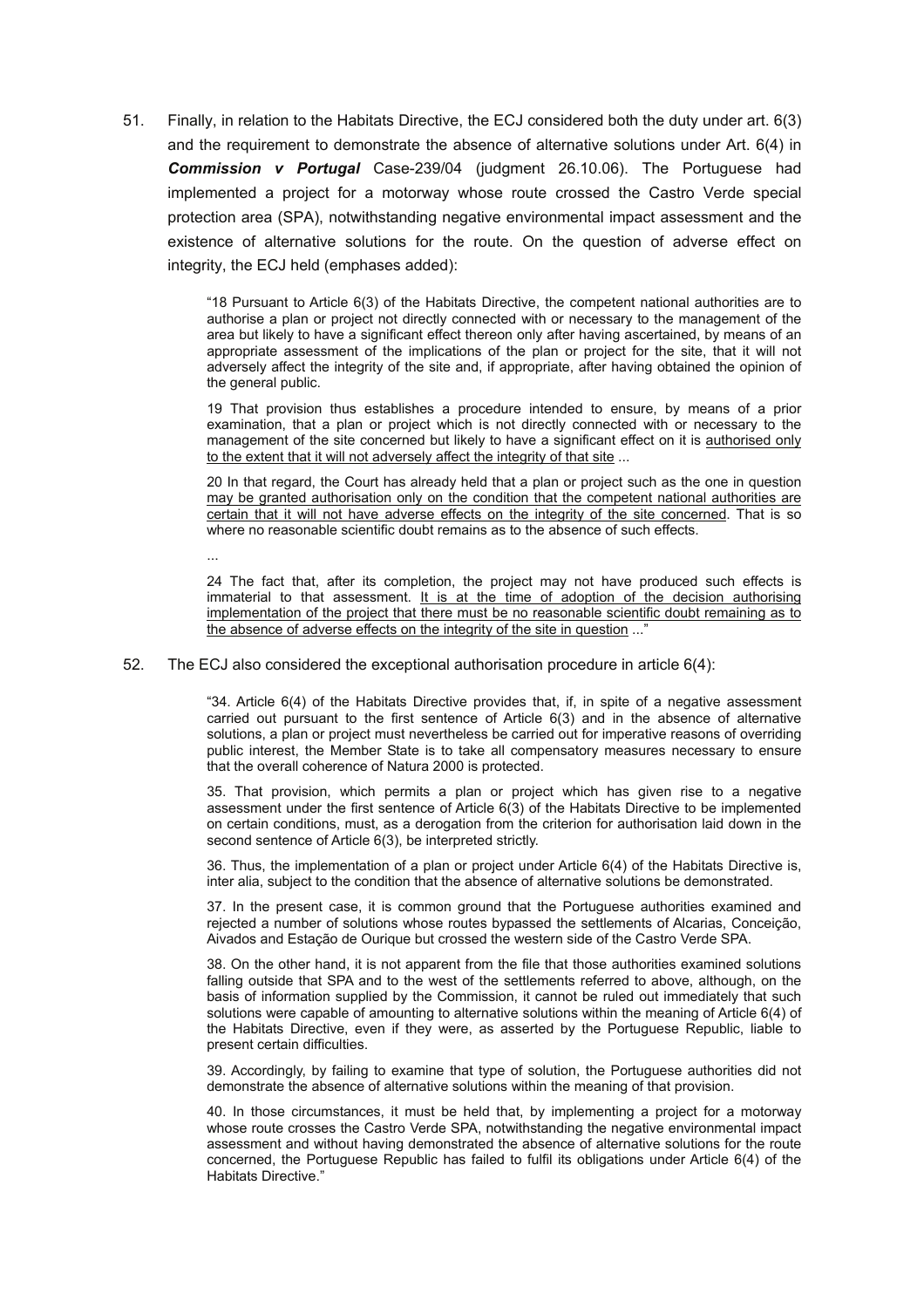#### Thames Basin Heaths SPA

- 53. A particularly topical issue in relation to the Habitats Directive concerns the Thames Basin Heaths Special Protection Area (SPA) which consists of some 8,400 hectares of lowland heath across Surrey, Hampshire and Berkshire and affects 15 local planning authorities. Currently provision for over 40,000 new homes has been delayed because of Natural England's ("NE") concern that the three protected birds present in the SPA (the Dartford Warbler, the Nightjar and the Woodlark) would come under threat from increased recreational pressure. Under NE's Draft Delivery Plan, all new residential development within 400 metres of the edge of the SPA would be restricted. Development above a specified threshold within a zone between 400m and five kilometres of the SPA would require special mitigation measures, principally the provision of "suitable alternative natural green space". Local authorities are already experiencing difficulties in the context of permitting residential development which may given rise to difficulties with the SPA and the Habitats Regulations.
- 54. NE's strategy has been criticised by an inspector acting as assessor for the South East Local Plan examination in public. According to his recent 87-page report NE's plan was "unsound in its present form, due to its misapplication of the requirements of European and UK legislation, its weak evidential base, its disproportionate blanket inclusion of all housing within five kilometres of the edge of the SPA, its excessive requirements for SANGS and its failure to give sufficient weight to other avoidance and mitigation measures, particularly access management." He agreed that a strategic approach is needed to mitigate the potential impacts of large scale housing on the SPA, but he concluded that NE's Draft Delivery Plan, designed to safeguard nesting birds in the designated area was "unsound" and the measures proposed "excessive". The inspector recommended a different zonal approach with less restrictive thresholds, a wider range of mitigation measures and a coordinated planning regime.
- 55. It is not clear that the assessor has correctly applied the very strict legal thresholds imposed by the ECJ and recognised by PINS own guidance<sup>18</sup>. At  $4.1.1$ -4.1.11 the Assessor's consideration of the legal requirements does not recognise the high threshold applicable when the appropriate assessment is reached i.e. that competent authorities may only authorise a project where they "are convinced that it will not adversely affect the integrity of the site concerned<sup>"19</sup>. It may also prove difficult to reconcile his approach and conclusions with the precautionary approach required to be taken to the whole exercise, although that approach is acknowledged in the report. A combination of an assumption of significant effects if they cannot be ruled out and the need to be convinced of no adverse effects at the appropriate assessment stage do lead to a high threshold than appears to have been adopted. The conclusions (on pressure on the SPA caused by new housing) at 4.4.45 and 4.4.46 give a flavour of his approach:

<sup>18</sup>www.planning-inspectorate.gov.uk/pins/appeals/thames\_decisions/thames\_basin\_heaths\_protection.htm (published 9.3.06): see Annex A, para. (d). See also PINS Advice Note 2, following the assessor's report. 19 *Waddenzee* ECJ, para. 56.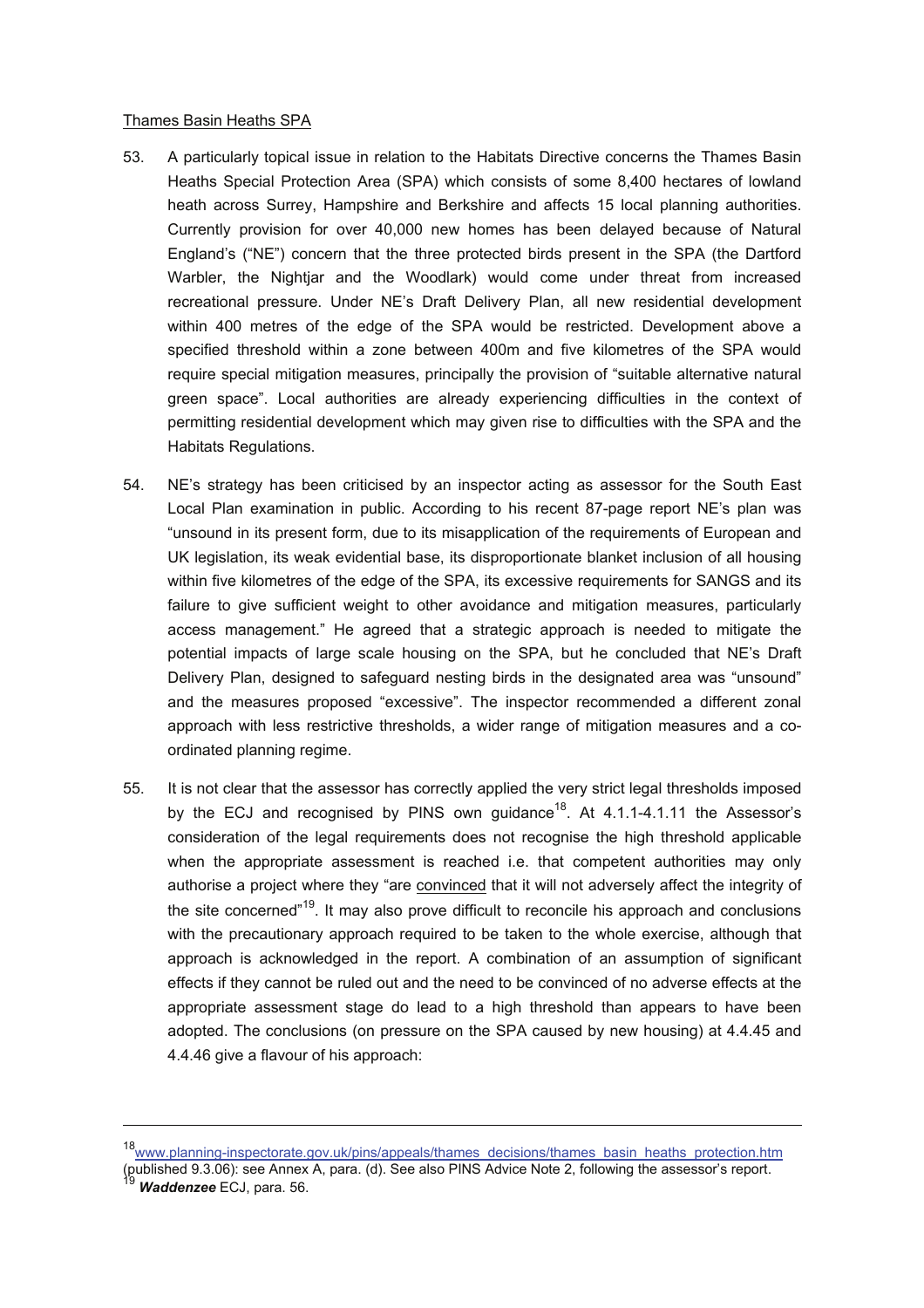"4.4.45 Although the bird populations of all three species have increased over the last 12 years, they are still subject to considerable fluctuations. I find therefore that this increase is not sufficient, in itself, to conclude that additional housing would be unlikely to have a significant *effect* on the SPA. Although the overall increase in visits to the SPA is likely to be quite small I conclude that they could have a detrimental impact in areas that already suffer from high levels of visitor pressure or are close to this level."

56. However, despite the high threshold applicable he then concluded:

"4.4.46 Accordingly I consider that large developments, and smaller developments in the immediate vicinity of such areas, should make appropriate provision for avoidance or mitigation. However, I find that there is sufficient objective evidence to conclude that developments of 10 dwellings or under would be unlikely to have a significant impact if they are located a sufficient distance from sensitive parts of the SPA. None of the other factors that were raised alters my view."

57. He criticised NE's approach to the precautionary principle at 4.1.29 to 4.1.39, by reference to the Commission's structured approach in its February 2000 *Communication from the Commission on the Precautionary Principle*, without analysing in that context the clear and broader statements of principle by the ECJ in *Waddenzee* (see above) and subsequent decisions or **Managing Natura 200020** which states at 4.4.2:

> "The safeguards set out in Article 6(3) and (4) are triggered not by a **certainty** but by a **likelihood** of significant effects. Thus, in line with the precautionary principle, it is unacceptable to fail to undertake an assessment on the basis that significant effects are not certain."

58. It is possible that his approach was flawed from an early point (although later eschewing any attempt at definition):

> "4.1.8 In reaching this conclusion I have had regard to the representations that were made at the meetings as to what constituted a "significant effect". In particular, I have noted the interesting translation of the similar requirement in German law<sup>21</sup>, which was given on the first day, that seems to imply that it sets a much higher threshold than UK law before an appropriate assessment is required."

59. This is difficult to reconcile with the ECJ's approach, especially in paras. 55-59 of the ECJ's judgment, or with **Managing Natura 2000** at 4.4.1:

> "The notion of what is a 'significant' effect cannot be treated in an arbitrary way. In the first place, the directive uses the term in an objective context (i.e. it does not qualify it with discretionary formulae). In the second place, a consistency of approach to what is 'significant' is necessary to ensure that Natura 2000 functions as a coherent network."

60. PINS Advice Note 2 makes it clear that the report should not be relied upon for the moment:

"The report is likely to be cited as a material consideration in the conduct of Section 78 and Section 77 casework and to that extent parties may suggest that it should carry some weight. However, given its purpose in informing the SEP Panel, who will in turn report to the Secretary of State (SoS), decision-makers are currently not in a position to rely upon the Assessor's conclusions and recommendations."

-

 $^{20}$  Which is, after all, specific to this Directive and was approved by the ECJ.

<sup>21 &</sup>quot;*considerable harm or damage*". However, he does not consider other language versions e.g. the French version "*susceptible d'affecter ce site de manière significative*" or the Italian "*che possa avere incidenze significative su tale sito*" which appear less supportive of his view.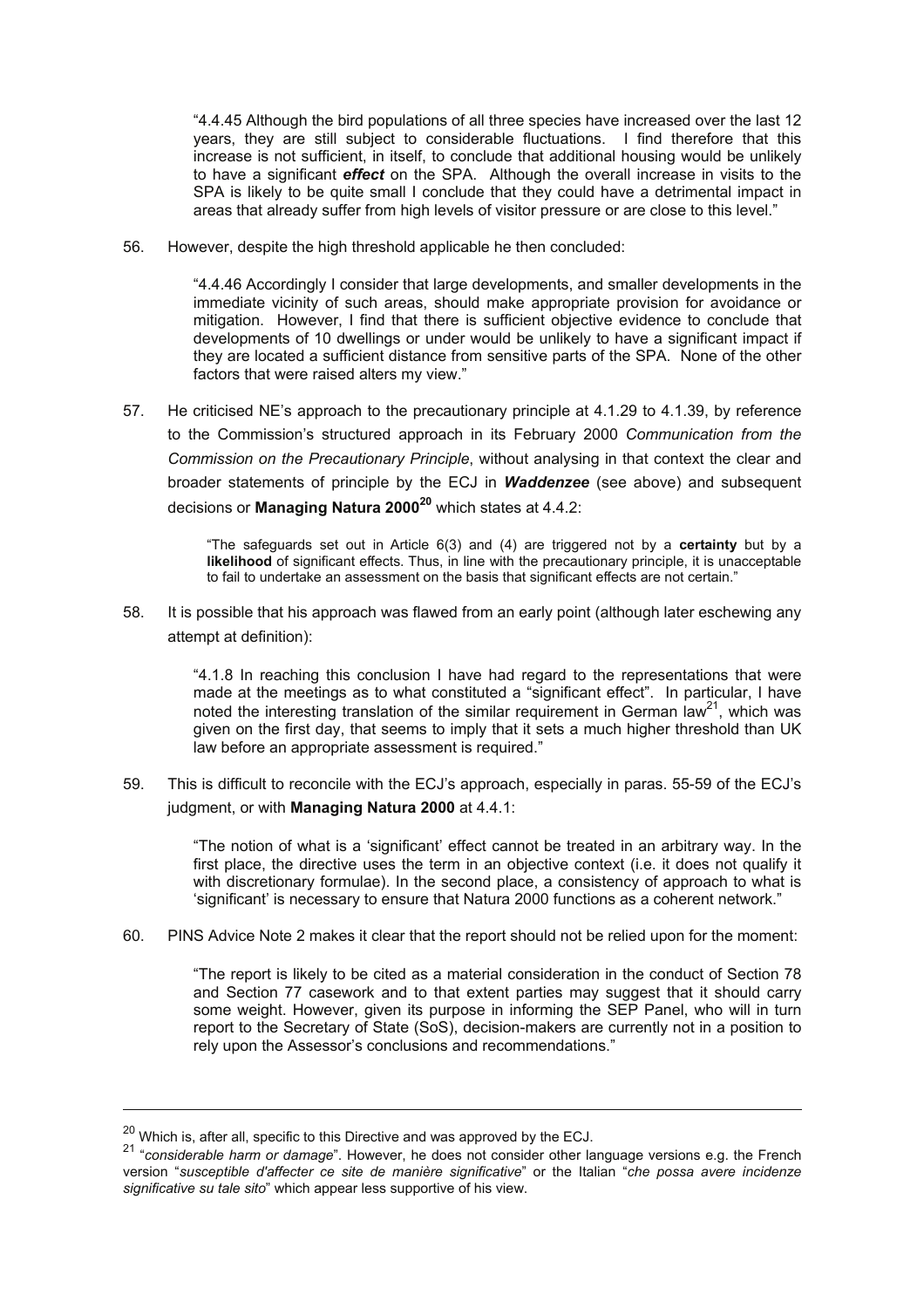#### Does the Barker approach have any application to Habitats issues?

- 61. It appears that an issue is surfacing concerning the application of the general approach in *Barker* and *Commission v. UK* concerning the possible requirement to consider screening and appropriate assessment under reg. 48 of the Habitats Regulations/Art. 6(3) of the Habitats Directive at subsequent stages in a multi-stage authorisation process e.g. reserved matters of a development project which has implications for a European Site as defined in reg. 10 of the Habitats Regulations.
- 62. While it is undoubtedly the case that *Barker* and *Commission v. UK* cases were confined to a consideration of the specific question under the EIA Directive of whether a reserved matters approval was a "development consent", what should be remembered is the importance which the ECJ attaches to giving full effect to the purpose of directives and of its willingness to take a broad, protective stance in environmental cases.
- 63. Policy is strong in the context of the Habitats and Wild Birds Directives. Note the following from the Preamble to the Habitats Directive:

"Whereas, the main aim of this Directive being to promote the maintenance of biodiversity, taking account of economic, social, cultural and regional requirements, this Directive makes a contribution to the general objective of sustainable development; whereas the maintenance of such biodiversity may in certain cases require the maintenance, or indeed the encouragement, of human activities;

Whereas, in the European territory of the Member States, natural habitats are continuing to deteriorate and an increasing number of wild species are seriously threatened; whereas given that the threatened habitats and species form part of the Community's natural heritage and the threats to them are often of a transboundary nature, it is necessary to take measures at Community level in order to conserve them; …

Whereas, in order to ensure the restoration or maintenance of natural habitats and species of Community interest at a favourable conservation status, it is necessary to designate special areas of conservation in order to create a coherent European ecological network according to a specified timetable;

Whereas sites eligible for designation as special areas of conservation are proposed by the Member States but whereas a procedure must nevertheless be laid down to allow the designation in exceptional cases of a site which has not been proposed by a Member State but which the Community considers essential for either the maintenance or the survival of a priority natural habitat type or a priority species;

Whereas an appropriate assessment must be made of any plan or programme likely to have a significant effect on the conservation objectives of a site which has been designated or is designated in future…"

#### 64. As the Commission states in **Managing Natura 2000**, Section. 1.1:

"Article 6 is a key part of the chapter of Directive 92/43/EEC entitled 'Conservation of natural habitats and habitats of species'. It sets out the framework for site conservation and protection, and includes proactive, preventive and procedural requirements. It is relevant to special protection areas under Directive 79/409/EEC as well as to sites based on Directive 92/43/EEC. The framework is a key means of achieving the principle of environmental integration and ultimately sustainable development."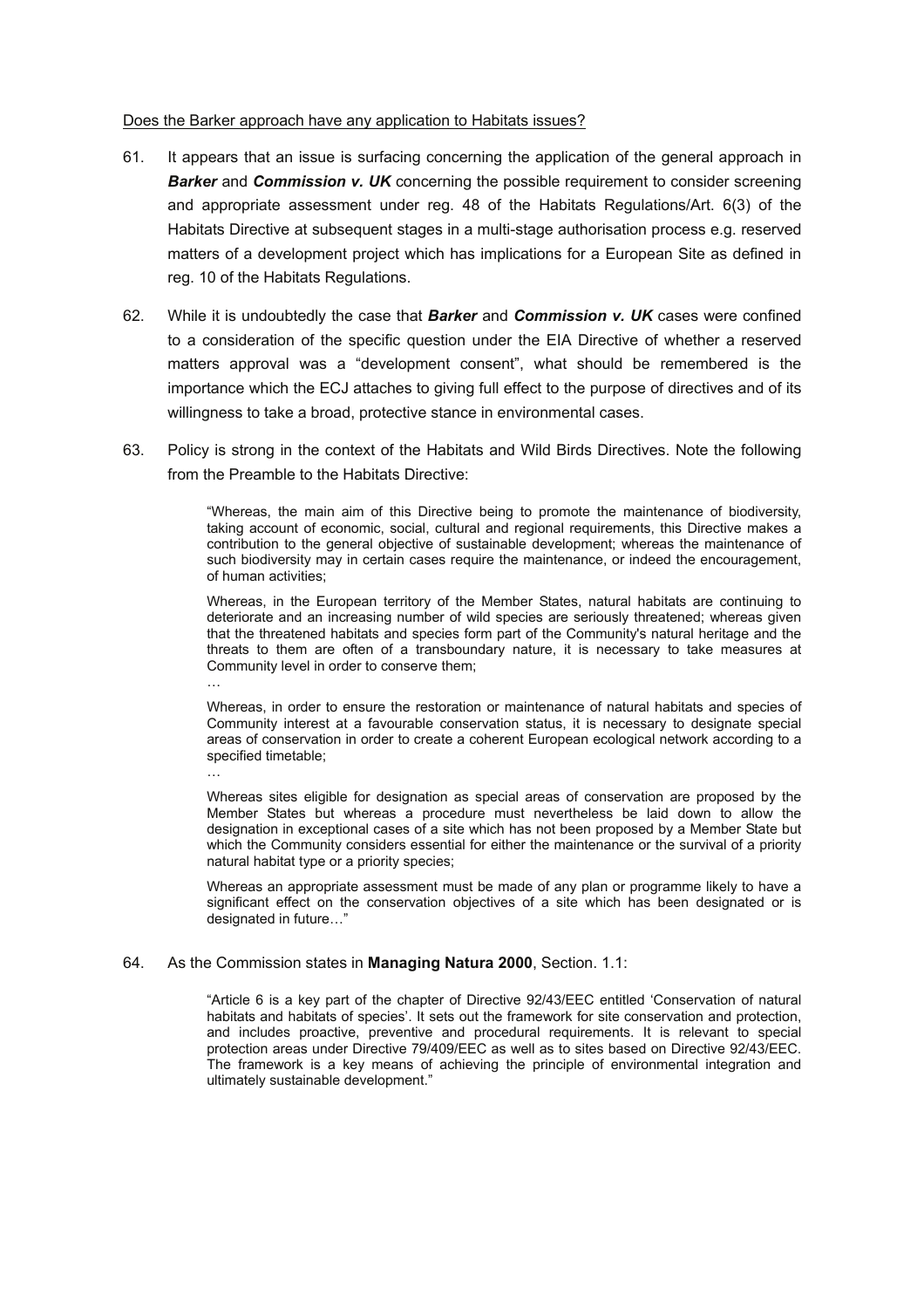65. Further, as *Waddenzee* and *Commission v. Portugal* both show22, and the line of cases on designation<sup>23</sup>, the approach adopted by the ECJ to habitats is strongly protective. In fact, when examined, the language of Art. 6(3) of the Habitats Directive is even wider than that of the EIA Directive. In place of the "development consent" concept, Art. 6(3) states

> "(3) Any plan or project not directly connected with or necessary to the management of the site but likely to have a significant effect thereon, either individually or in combination with other plans or projects, shall be subject to appropriate assessment of its implications for the site in view of the site's conservation objectives. In the light of the conclusions of the assessment of the implications for the site and subject to the provisions of paragraph 4, the competent national authorities shall agree to the plan or project only after having ascertained that it will not adversely affect the integrity of the site concerned and, if appropriate, after having obtained the opinion of the general public.

- 66. The phrase "shall agree to the plan or project" is very wide, and to be read in the context that projects should only proceed if properly screened and, where necessary, subject to appropriate assessment. It is difficult to see how or why the ECJ would take in this context a significantly different approach to multiple stages of the planning authorisation process than it took under the EIA Directive.
- 67. Moreover, it could be said that the requirements of Art. 6(3) and (4) are stronger than the EIA provisions since they do not merely set out the appropriate procedure for the gathering of information and making an assessment, but dictate the outcome of the application. While both procedures prohibit the grant of consent until the relevant procedures are complied with, Habitats goes an important step further by requiring the refusal of authorisation in certain circumstances i.e. if there is an adverse effect on integrity and the exceptional requirements of reg. 49/53 and Art. 6(4) do not apply.
- 68. If they key consideration is, as it was in EIA, that in an authorisation process involving several stages more than one authorisation is required before the project can proceed, then this is a characteristic of the domestic system which also falls to be considered in the context of the Habitats provisions.
- 69. The opening sentence of reg. 48(1) is also potentially wide in its scope –

"before deciding to undertake, or give any consent, permission or other authorisation for, a plan or project…"

70. The language of reg. 54(1) seems restrictive of the application of the procedure to applications which lead to planning permission of one form or another<sup>24</sup>. It is possible that the wording would be approached broadly taking the approach to sympathetic interpretation required by *Marleasing S.A. v. La Comercial Internacional de Alimentacion S.A.* Case 106/89 [1990] E.C.R. I-4135, *Duke v. G.E.C. Reliance Systems Ltd.* [1988] A.C. 618, at 639-640, and *Webb v. Emo Air Cargo Ltd.* [1993] 1 W.L.R. at 59. However, the use of

-

 $22$  See, e.g., the passages quoted above.

<sup>23</sup> See, e.g., *Commission v. Germany* C-57/89[1991] E.C.R. I-883 ("Leybucht Dykes"), *Commission v. Spain* C-355/90[1993] E.C.R. I-4221 ("Santoña Marshes") and *Commission v. France* C-374/98[2000] E.C.R. I-10799 ("Basses Corbières").

<sup>&</sup>lt;sup>24</sup> ODPM Circular 06/05 paras. 9 and 11, and Figure 1, deal with the Habitats Regulations procedure only in terms of "planning permission":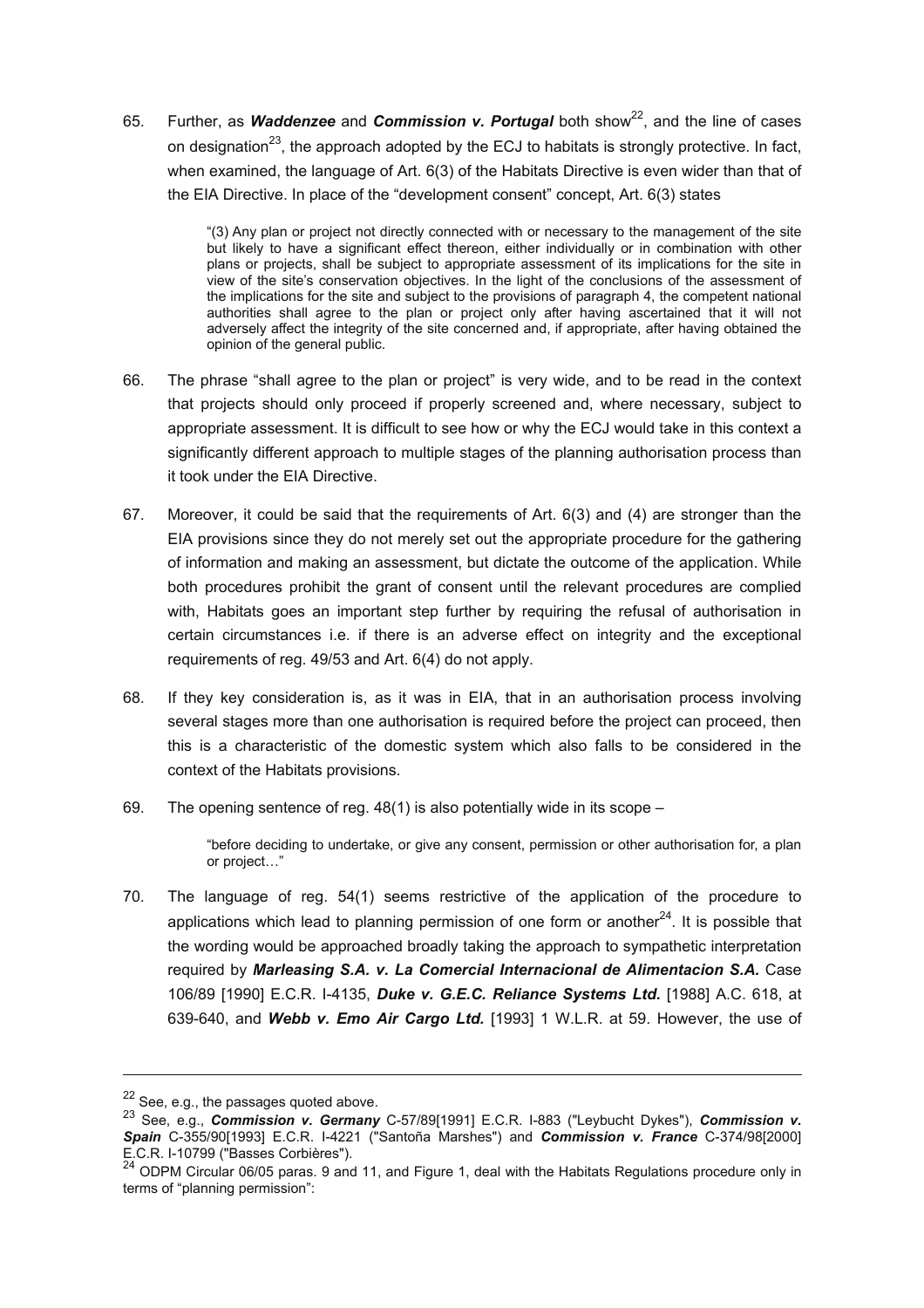"planning permission" in reg. 54(1) may prove too much even for a flexible approach to interpretation.

- 71. In that event, if Art. 6(3) and (4) do apply to stages subsequent to the grant of permission, then the Habitats Regulations would be in a similar position to the EIA Regulations in making no provision for reserved matters/subsequent stages in the authorisation process. In that event, direct effect would have to be given to the provisions and the Habitats Regulations would require amendment. The ECJ has already held that Art. 6(3) meets the requirements for direct effect, in *Waddenzee* at paras. 66-70.
- 72. If the Habitats provisions required an approach similar to that taken by the ECJ in *Barker*, then the need to follow the Art. 6(3) and (4) procedure would only arise where significant effects are identified at the subsequent stage (whether reserved matters, approval of negative conditions or s. 73 application) which were –
	- (1) not identifiable at the outline or original planning permission stage. This is likely to include those effects which were not identified as well, such as cases decided before the implications of designation may have been understood; or
	- (2) previously identified but which now require "a fresh assessment". As noted above, this could mean where there has been some material change of circumstances since the grant of planning permission. This could include the change of policy.
- 73. The effect of the Habitats provisions requiring screening and appropriate assessment is that if the application cannot be screened out, and the authority is not convinced that there will not be an adverse effect on the integrity of the site in question, then it must refuse the approve the reserved matters. The effect of this would be that, by a decision on a subsidiary element of a consent process, the project can be rejected. Although this runs contrary to the normal principle of UK planning law, considered in Section (1) above, that a reserved matters decision cannot go back on the principle of outline planning permission, it seems a clear consequence of the specific legal duty in art. 6(3) and reg. 48(5), if applicable.

## **(5) Recent cases**

## Enforcement and EIA

- 74. In C-98/04 *Commission v UK*, also delivered on 4 May 2006, the ECJ rejected as inadmissible infraction proceedings under Article 226 EC. In that infraction, the Commission alleged that the lawful development certificate regime being applied in UK under ss. 191 and 192 of the 1990 Act, whereby an application could be made for a certificate concerning a project within the meaning of the EIA Directive but without an EIA, meant that the UK had failed to ensure the correct application of its obligations under Articles 2(1) and 4 of that Directive.
- 75. The ECJ held:

"19 During both the pre-litigation stage of the present procedure and the litigation itself, the Commission concentrated its criticisms on the issue of LDCs in so far as it allows by-passing of the procedures governing application for consent and environmental impact assessment required by Directive 85/337 for projects likely to have significant effects on the environment by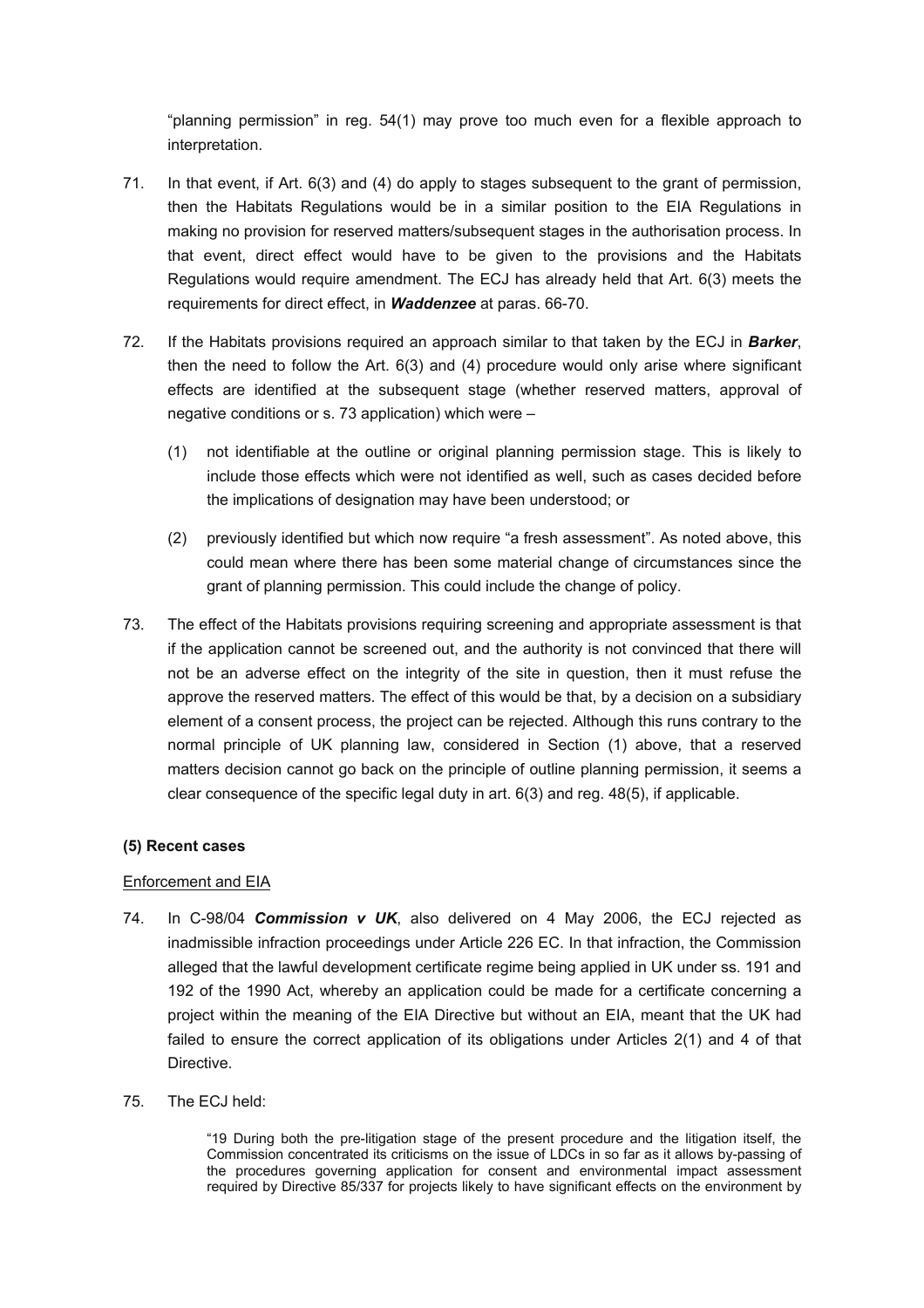virtue, inter alia, of their nature, size or location.

20 The Commission has not put forward any complaints concerning the actual existence of timelimits for the taking of enforcement action against development which does not comply with the applicable rules, although the introduction of LDCs is by its very nature inseparable from the provisions laying down such rules of limitation. Pursuant to section 191 of the TCPA, an LDC is issued, in particular, when no enforcement action may then be taken against the uses or operations concerned, whether because they did not involve development or require planning permission or because the time for enforcement action has expired.

21 Consequently, the present action for failure to fulfil obligations, since it puts before the Court only one aspect of a legal mechanism composed of two inseparable parts, does not satisfy the requirements of coherence and precision referred to above.

22 That conclusion is all the more necessary because the arguments put forward by the United Kingdom Government to contest the failure to fulfil obligations are based, in essence, on the system of time-limits which the Commission failed to include in the subject-matter of the dispute and which, accordingly, could not form the basis of detailed discussion between the parties.

23 It follows from the foregoing that the action must be dismissed as inadmissible."

76. Advocate-General Ruiz-Jarabo Colomer's opinion had been that UK law was in breach of the EIA Directive for reasons which may be relied on at a later date since they suggest that the UK planning enforcement regime (as opposed to the LDC procedure) may not be compliant with the EIA Directive. He identified a difficulty with the enforcement regime and suggested that UK legislation which granted local authorities a discretion to take enforcement action in respect of uses of land contrary to the town planning legislation allows projects included in Annexes I and II to EIA Directive to be carried out without prior consent and, where appropriate, without assessment of their effects on the environment. Although it was argued that LDCs were not a development consent within the Directive (since they merely recognise and declare an existing lawful use), he stated (emphasis added):

> "30. It is of little importance whether the ground of the breach relates to the date on which the local authorities, in the exercise of their discretion, took no action or to the point in time when the LDC was issued, precluding any breach; it is of still less relevance whether the certificate in question is in the nature of a decision or is merely declaratory. The crucial point is that, for reasons of convenience, it was decided not to intervene and a situation in breach of arose, whereas, wide as the discretion of the administration is, it may not give rise to a result contrary to the central objective of the Community legislation set out in Article 2(1) thereof."

- 77. Of course, this criticism is more properly applicable to the fact that it is the non-enforcement and the application of the immunity rules in ss. 171B and 191(2) of the 1990 Act which effectively confers "development consent" in recognising lawful development, not the mechanism of seeking and granted LDCs (as the ECJ recognised).
- 78. However, it raises the question of whether action must be taken to remedy the omission so far as the steps of non-enforcement leading to the conferral of status of lawful development. This is less of an issue where a local authority makes a decision not to enforce, since that could be the subject of EIA, although there are logistical and conceptual problems if the decision is simply one not to take action for the present and a substantial period remains to run of the period for enforcement (given that an enforcement notice might be served on the last day of the period). Geater difficulties arise where no action is taken because the authority simply lacks knowledge of the breach.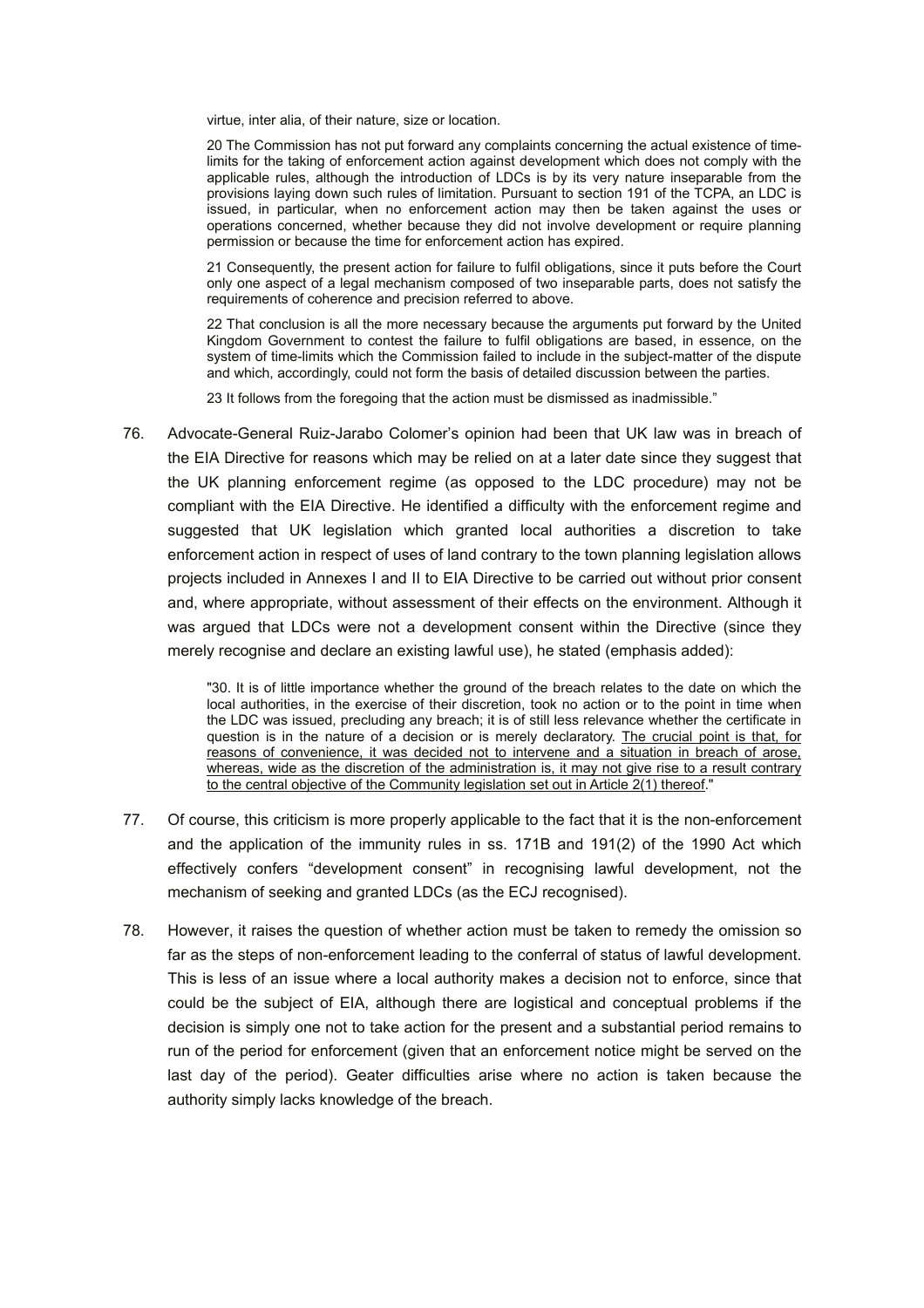#### National park designation

79. In *Meyrick Estate Management v. Secretary of State for the Environment, Food and Rural Affairs* [2005] EWHC 2618 (Admin) (3.11.05) Sullivan J. quashed part of the New Forest National Park designation order on grounds which included a flawed approach by the Inspector and Secretary of State to the test for designation in s. 5(2) of the National Parks and Access to the Countryside Act 1949. Notwithstanding that in s. 5(1) it is provided:

"(1) The provisions of this Part of this Act shall have effect for the purpose---

(a) of conserving and enhancing the natural beauty, wildlife and cultural heritage of the areas specified in the next following subsection; and

(b) of promoting the opportunities for the understanding and enjoyment of the special qualities of those areas by the public…"

- 80. The reference to natural beauty in s. 5(2) and the purposes of designation could not encompass cultural and other issues (see s. 114(2)), notwithstanding their inclusion in s. 5(1) and the use of the phrase "the provisions of this Part of this Act shall have effect for the purpose of…"
- 81. Sullivan J. held:

"45. Although the Assessor said in the final sentence of paragraph 3.8 of Appendix 1 that the weight to be attached to factors such as history and cultural associations "should be carefully considered" if they were "not to be given undue attention in reaching judgments on natural beauty under the Act", it is clear from paragraph 3.9 that she did consider that (subject only to the question of weight) such factors could be taken into account, and that she agreed with the Agency's approach to the factors mentioned in section 114(2):

"The strict terms of the designation criteria in section 5(2) should be informed by the extended definition of natural beauty in section 114(2) even if the latter only relates to the statutory purposes set out in subsection 5(1)."

46. [Counsel for Defra] submitted that in determining the extensive tracts of country to be designated under subsection 5(2) the Agency and the Secretary of State were furthering the purposes in section 5(1)(a), and hence the expanded meaning of "natural beauty" in section 114(2) was applicable also to subsection 5(2). He further submitted that it would be surprising if "natural beauty" had a wider meaning in subsection (1) than it had for the purposes of subsection 5(2).

47. I do not accept those submissions. Parliament could easily have made provision for an expanded meaning of "natural beauty" which would have been of general application throughout the Act:

"References in this Act to the natural beauty of an area shall be construed as including references to its flora, fauna and geological and physiographical features."

48. If possible, subsection 114(2) should be interpreted in such a way as to give effect to all of the words used by Parliament, and not an interpretation which would, in effect, render the two references to "the preservation or [as the case may be] the conservation of ..." otiose.

49. While at first sight it may appear strange that "natural beauty" is given an extended meaning in subsection (1) as substituted by the Environment Act 1995, but not in subsection (2) of section 5, I accept … that one does not have to look far for a sensible justification. Once an extensive tract of country has been designated as a National Park, that will have been not merely because of its natural beauty, but also because of the opportunities it affords for open air recreation, and the latter may well threaten not merely the natural beauty that those seeking open air recreation come to enjoy, but also the flora, fauna, geological and physiographical features within the area, even if those features do not contribute to the area's natural beauty. ...

50. It will also be noted that the ambit of what should be conserved and enhanced pursuant to section 5(1) (as amended) once a National Park has been designated extends beyond "natural beauty" to include the "wildlife and cultural heritage" of the areas in question. By contrast, the wildlife and cultural heritage of an area are not made relevant considerations for the purpose of deciding whether that area should be designated as a National Park under subsection 5(2).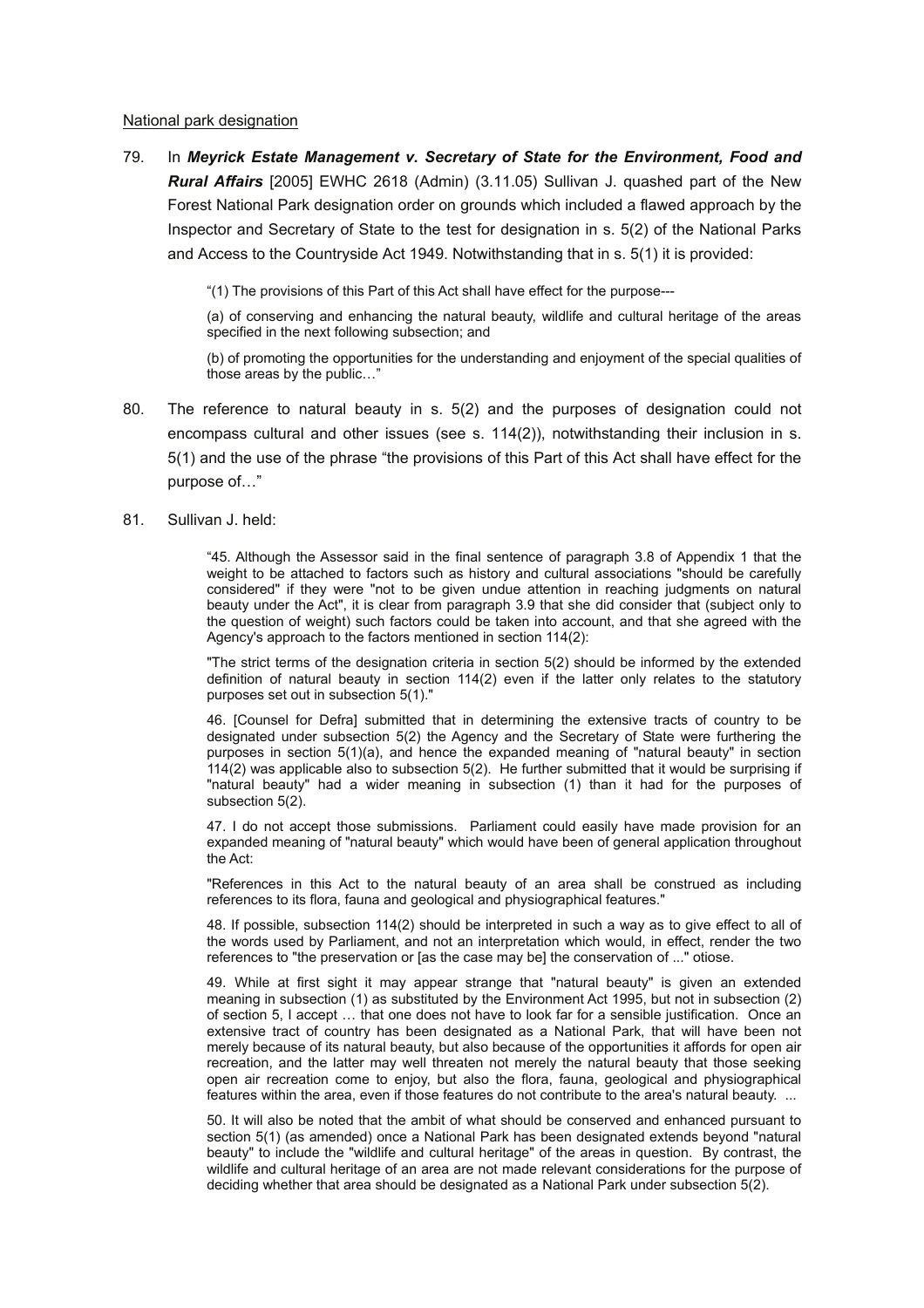59. The Assessor and the Inspector's approach effectively discarded the requirement for a high degree of relative naturalness and substituted a test of "visual attractiveness" or "landscape quality". ...

60. … the proper interpretation of subsection 114(2) (whether it extends the meaning of natural beauty in subsection 5(2) as well as in subsection 5(1)) is not the determining issue. The Agency was contending that a broader range of factors, including, for example, historical and cultural factors, could be taken into consideration in deciding whether the "natural beauty" criterion in subsection 5(2) was met. While such factors were relevant (as the Assessor said) to an understanding of how a particular tract of countryside had evolved to its present state, they were not relevant when it came to deciding whether it possessed the necessary quality of natural beauty so as to justify designation as a National Park.

61. I realise that the defendant may well consider that this is an unduly restrictive approach to the ambit of her and the Agency's powers under section 5(2). However, it must be remembered that the question is not what factors should, as a matter of good countryside planning practice in the 21st century, be taken into consideration in designating a National Park, but what factors may lawfully be taken into consideration under an enactment that is now over 55 years old. It might well be the case that "more modern" legislation would not be satisfied with such a straightforward and simple concept as "natural beauty"…

62. The 1949 Act was a contemporary of the New Towns Act 1946 and the Town and Country Planning Act 1947. The new towns are no longer new, and a brief perusal of today's planning Acts would be sufficient to demonstrate the extent to which relatively simple provisions which sufficed in 1947 have been repealed and replaced by far more elaborate and sophisticated controls in response to the many changes that have taken place over the last 50 years. Views as to which tracts of countryside have the quality of "natural beauty" may (or may not) have changed over the last 50 years, but the "natural beauty" criterion in subsection 5(2)(a) of the Act has not been changed to embrace wider considerations such as "cultural heritage". If the "natural beauty" criterion in subsection  $5(2)(a)$  is to be changed to reflect 21st century approaches to countryside and leisure planning then the change must be effected by Parliament, and not by administrative action on the part of the Agency in adopting a wider range of factors for the purposes of designation…"

- 82. Sullivan J. also went on to hold that "opportunities … for open-air recreation" in s. 5(2)(b) should not be watered down and considered against a vaguer test of "potential opportunities."
- 83. Before the hearing in the Court of Appeal, ss. 59 and 99 of the Natural Environment and Rural Communities Act 2006 ("**the 2006 Act**") were enacted to ensure a reversal of the substance of the decision of Sullivan J. As amended by the 2006 act, s. 5 of the 1949 act now reads (amendments underlined):

#### "**5 National Parks**

….

(1) The provisions of this Part of this Act shall have effect for the purpose—

(a) of conserving and enhancing the natural beauty, wildlife and cultural heritage of the areas specified in the next following subsection; and

(b) of promoting opportunities for the understanding and enjoyment of the special qualities of those areas by the public.

(2) The said areas are those extensive tracts of country in England . . . as to which it appears to Natural England that by reason of—

(a) their natural beauty and

(b) the opportunities they afford for open-air recreation, having regard both to their character and to their position in relation to centres of population,

it is especially desirable that the necessary measures shall be taken for the purposes mentioned in the last foregoing subsection.

(2A) Natural England may—

(a) when applying subsection (2)(a) in relation to an area, take into account its wildlife and cultural heritage, and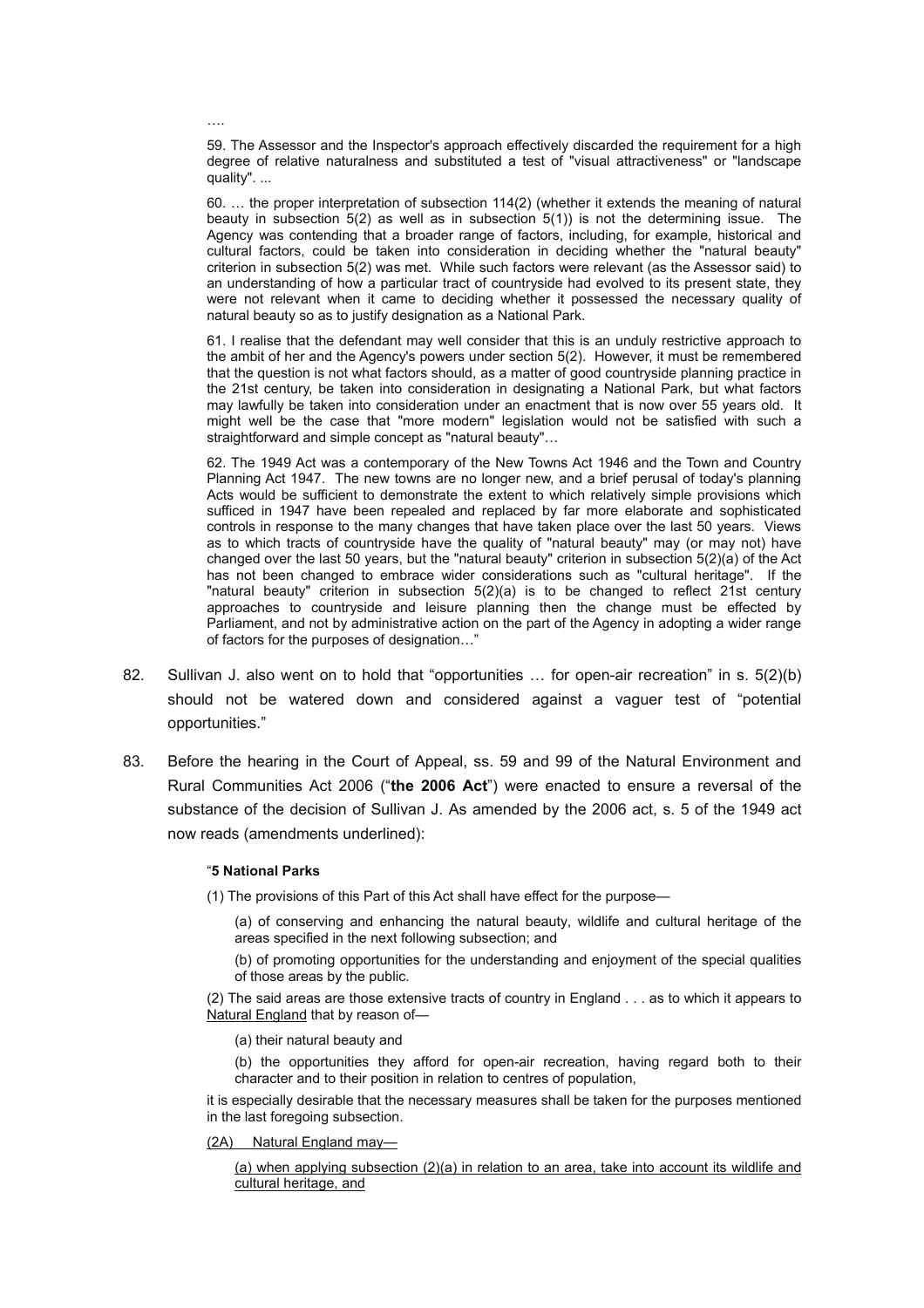(b) when applying subsection (2)(b) in relation to that area, take into account the extent to which it is possible to promote opportunities for the understanding and enjoyment of its special qualities by the public.

(3) The said areas, as for the time being designated by order made by Natural England and submitted to and confirmed by the Minister, shall be known as, and are hereinafter referred to as, National Parks."

84. The 2006 Act received Royal Assent on 1 March 2006 and ss. 59 and 99 came into force on 30 May 2006: see s. 107(7)(a). S. 59 of the 2006 Act states that s. 5(2A) has partial retrospective effect. S. 59(2) provides:

> "(2) The amendment made by subsection (1) applies for the purposes of the confirmation or variation on or after the day on which this section comes into force of orders made before that day as it applies for the purposes of the confirmation or variation of orders made on or after that day".

85. S. 99 of the 2006 Act provides:

#### "**99 Natural beauty in the countryside**

The fact that an area in England or Wales consists of or includes-

- (a) land used for agriculture or woodlands,
- (b) land used as a park, or

(c) any other area whose flora, fauna or physiographical features are partly the product of human intervention in the landscape,

does not prevent it from being treated, for the purposes of any enactment (whenever passed), as being an area of natural beauty (or of outstanding natural beauty)."

- 86. Although s. 99 has effect in relation to "any enactment (whenever passed)", and hence applies to the 1949 Act, unlike s. 59 it does not purport to be retrospective. It presumably should be read together with s. 114(2) of the 1949 Act.
- 87. The Court of Appeal [2007] EWCA Civ 53 upheld Sullivan J's decision to quash the New Forest National Park (Designation) Order in part. Chadwick LJ, giving the judgment of the Court considered the 1949 Act as it was in force at the time of the Designation Order and he also considered the new provisions inserted, in response to Sullivan J's judgment, into the 1949 Act by the 2006 Act. He concluded:

"[55] …I would hold that the judge was correct to hold that the estate owner's challenge to the order was entitled to succeed on the basis that, on the material before the Secretary of State at the relevant time, the criterion in s 5(2)(b) of the 1949 Act - opportunities for open air recreation had not been met.

[56] That conclusion makes it necessary to consider whether - on the basis that the law has been changed by the 2006 Act - this court should, nevertheless, vary the judge's order so as to delete the direction that the order dated 1 March 2005 be quashed so far as it concerns the area of land in contention in these proceedings. As I have said, the Secretary of State invites the court to take that course for the reasons set out in his supplementary skeleton argument dated 27 October 2006.

[57] If I were persuaded that, in applying  $s$  5(2)(b) of the 1949 Act to the facts found by the inspector, the Secretary of State, taking into account the matters which s 5(2A)(b) now requires to be taken into account ('the extent to which it is possible to promote opportunities for the understanding and enjoyment of [the area's] special qualities by the public') would, necessarily, reach the conclusion that the statutory criterion was met, I would see much force in the submission that this court should recognise that a quashing order can now serve no sensible purpose. But I am not so persuaded. As I have sought to point out, the lacuna in the inspector's report, in the present context, is that he failed to explain why he took the view that the opportunities for open air recreation, in relation to Hinton Park, went beyond 'vague or unrealistic aspirations'. To my mind, it is far from self evident that that lacuna would no longer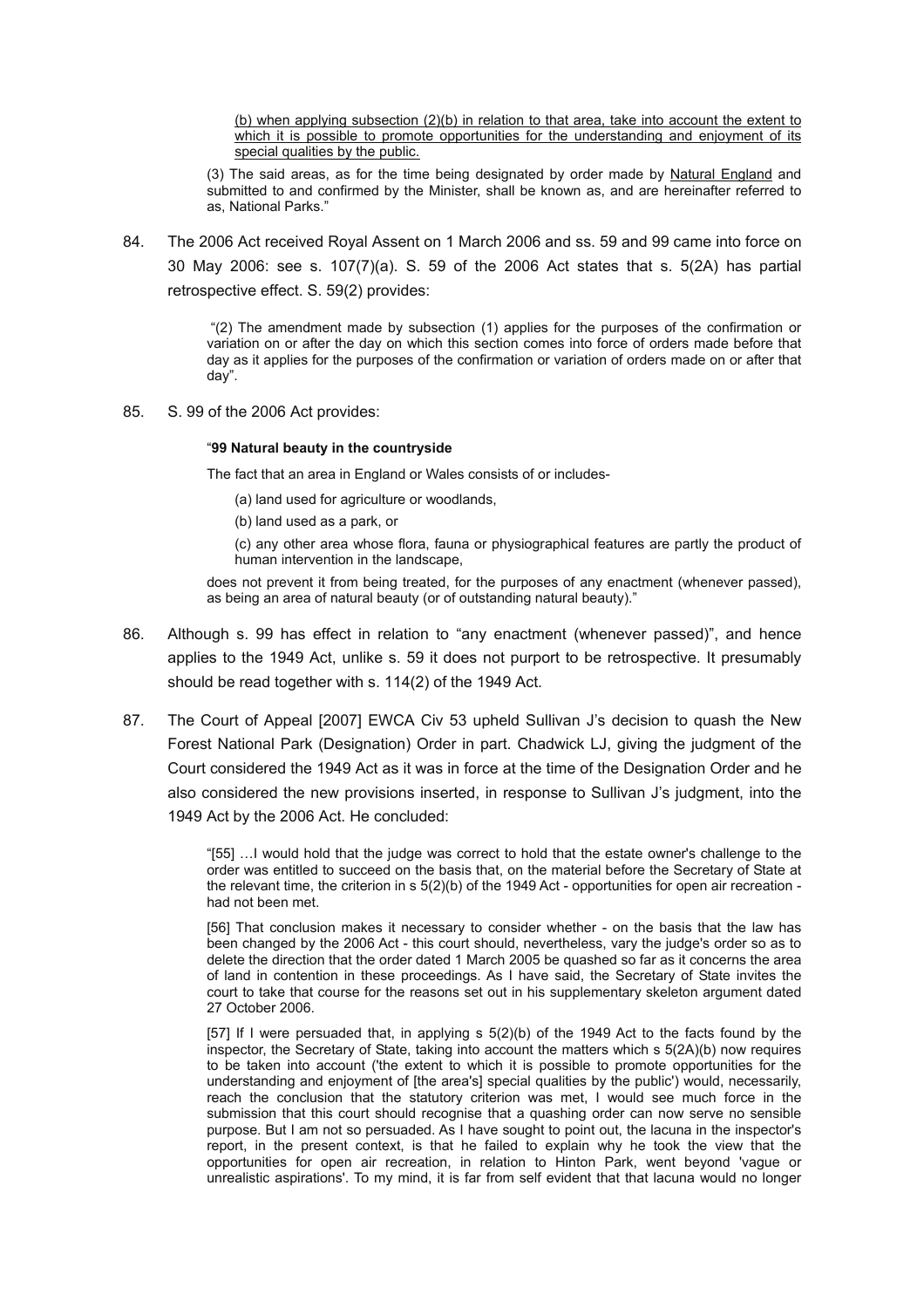exist if the s 5(2)(b) test required consideration of 'the extent to which it is possible to promote opportunities . . .'. In that context, the question, as it seems to me, would be whether the inspector had explained how it is possible to promote opportunities for the understanding and enjoyment of the area's special qualities by the public in the absence of public access. Without seeking to suggest an answer to that question - which would be outside the proper scope of this appeal - I am satisfied that the estate owners are entitled to require that it be addressed before the Designation Order is varied by the Secretary of State.

[58] Given that I would dismiss the appeal - and uphold the judge's order - on the ground that that the judge was correct to hold that the estate owners' challenge was entitled to succeed on the basis that the criterion in s 5(2)(b) of the 1949 Act had not been met, I do not think that it would serve any useful purpose to extend this judgment by addressing the question whether the judge was also correct to hold that the challenge was entitled to succeed in relation to the natural beauty criterion in s 5(2)(a). On any future consideration of the question whether the Designation Order should be varied, the Secretary of State will be required to take into account the area's wildlife and cultural heritage -s 5(2A)(a) of the 1949 Act - and will have regard to s 99 of the 2006 Act. Without intending to prejudge any issues which may arise in that context, it seems to me that there is force in the submissions advanced in paras 21 and 22, and 26, of the Secretary of State's supplementary skeleton argument dated 27 October 2006."

#### EIA screening judgment

- 88. In *R (o.a.o John Catt) v. Brighton and Hove CC and Brighton and Hove Albion*  **Football Club** [2006] EWHC 1337, temporary permission was given for the use of Withdean Stadium as a football stadium and for the provision of a further 960 seats. Neither of those permissions received an EIA. A further permission was granted to add 1966 seats and the Council assumed that no EIA was required. This assumption was wrong and the Council consented to judgment when challenged. The Council then, in the light of a screening opinion, proceeded to grant permission without conducting an EIA. The Claimant contended that the effects of the project were defined too narrowly and that the author of the screening opinion should have considered the effect of the use as a football stadium not merely the effect of the proposals for additional seating and works. The second issue was whether the mitigation measures proposed, in particular traffic management, could legitimately be taken into account in deciding whether there were likely to be significant effects.
- 89. Collins J dismissed the claim. He considered that the Council should ask itself whether the environmental effects of the whole project, including that which had already been approved, were likely to be significant. On the facts, he held that it had done so<sup>25</sup>. In relation to the second issue, Collins J held that the mitigation measures could be considered:

"[22] The opinion takes the mitigation measures particularly in relation to traffic congestion, into account. Mr Upton submits that this was improper. Effects on the environment must be considered independently of whether those effects can be mitigated or even avoided, at least unless the measures are plainly established and uncontroversial. These were not; indeed, the traffic measures which had been in place had not been entirely successful and the proposals were accompanied by a Traffic Control measure which, as it has turned out, has had to be abandoned following a challenge by a body adversely affected by it. Mr Upton relies on a decision of the Court of Appeal, *Bellway Urban Renewal Southern v Gillespie* [2003] 2 PTCR 236. While the three members of the court did not speak in precisely the same terms, it is plain that it was accepted that the decision maker (in that case, the Secretary of State) was not required to ignore proposals for renewal measures. If they are included as part of the development proposal itself, it would be strange if they had to be ignored. Whether they would be likely to achieve the result suggested would be a matter to be considered and any doubt on that should be resolved against the Applicant. Here it was accepted and anticipated that similar measures to those which had been required for the earlier permissions would apply. The Defendants had had experience of how they worked. That experience could properly be relied

<sup>25</sup> Of course, such judgments are essentially a matter for the decision maker: see *Milne*, above.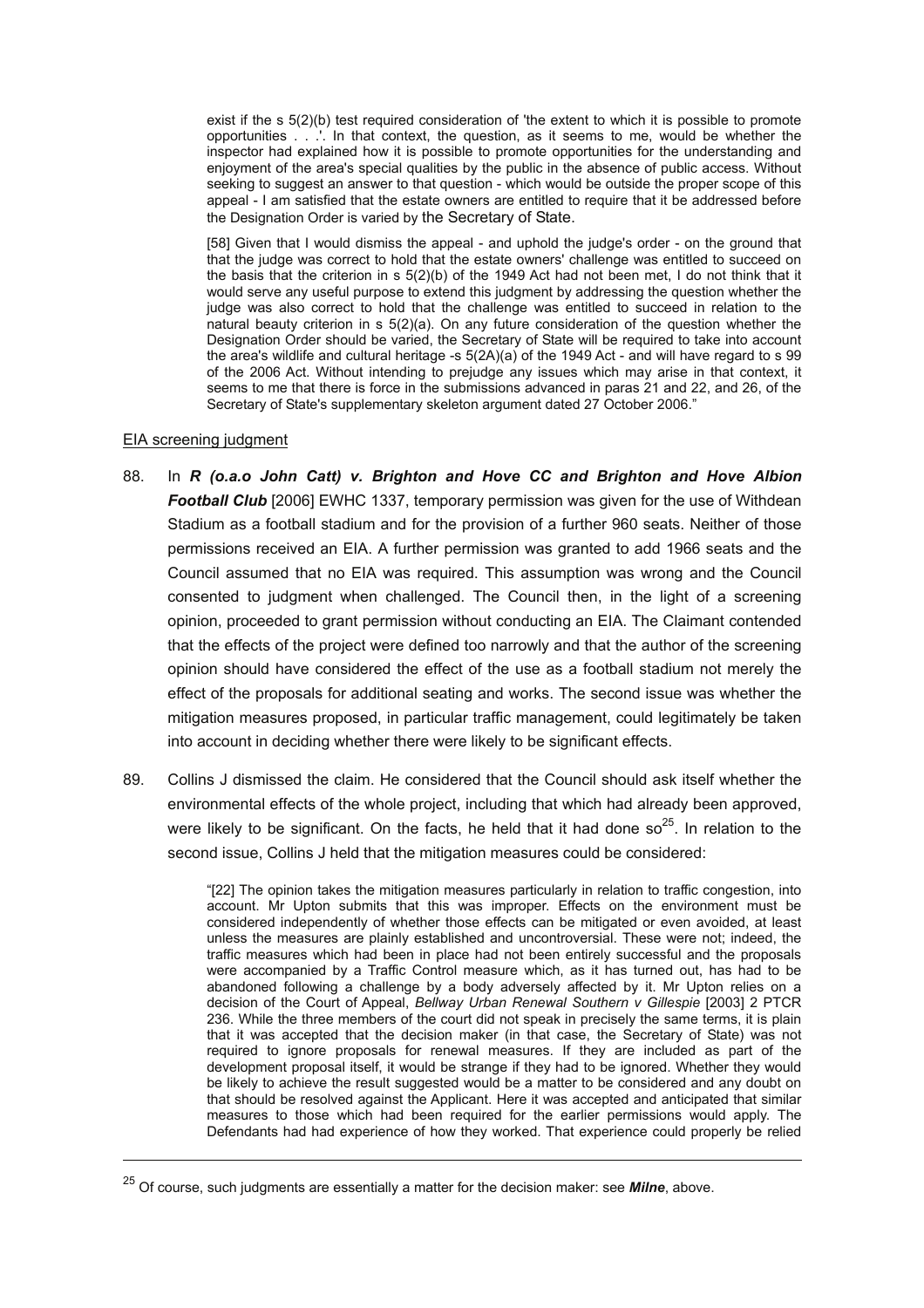on in assessing whether the environmental effect was significant enough to require an environmental statement. While the Claimant takes issue with their effectiveness, Mr Walke was in my judgment entitled to have regard to them in deciding whether this was EIA development.

[23] It follows that I am not persuaded that there was an error in the conclusion that this was not EIA development. I understand and entirely sympathise with the Claimant. He has to live with a stadium which he reasonably believed would have reverted to its pre-1998 level of use by 2001. As the IP became more successful the adverse effects on his amenities increased. But, as I indicated, I can only act if there has been an error of law and I see none in the screening opinion."

#### Delay in challenges

-

- 90. Challenges to planning decisions based on environmental grounds are frequently brought by concerned residents or local groups who take time to consider their position with regard to challenging the decision and who may face problems in raising funds to obtain initial advice and subsequently to mount a challenge. Delay is therefore an important matter to consider.
- 91. In *R. (Hardy) v. Pembrokeshire C.C.* [2005] EWHC 1872 (Admin), in which Sullivan J. refused permission for JR for a number of delay-related reasons<sup>26</sup>. His reasoning was approved in full last year by the Court of Appeal ([2006] Env LR 28, [19]-[20]) and so it merits restating.
- 92. Sullivan J followed the three-stage test set out by Laws J. in *R. v. Secretary of State for Trade and Industry, Ex p Greenpeace Ltd* [2000] Env. L.R. 221, namely:
	- (1) Is there a reasonable objective excuse for applying late?
	- (2) What, if any, is the damage, in terms of hardship or prejudice to third party rights and detriment to good administration, which could be occasioned if permission were now granted?
	- (3) In any event, does the public interest require that the application should be permitted to proceed?
- 93. The case involved a challenge on environmental grounds to a number of planning permissions as well as to consents under the Planning (Hazardous Substances) Act 1990. The claim form was filed only just before, and served shortly after, the expiry of the three month limit for challenging the latest of the decisions. It was outside the three month limit for all the other decisions (some of which had been taken more than two years before the latest decision challenged). As to the reason for applying late, Sullivan J. rejected the submission that it was justified because there had been a mass of documentary material and a labyrinthine decision-making process. The Claimants unsuccessfully contended that *R. (Wells) v. Secretary of State for Transport, Local Government and the Regions* [2004] Env. L.R. 528 required the High Court to exercise its powers to extend time so as to secure

<sup>26</sup> See also Davis J.'s judgment in *R. (Candlish) v. Hastings B.C.* [2005] EWHC 1539 (Admin) where in considering whether a challenge brought two days before the expiry of the three month limit was sufficiently prompt, took account of the fact that developers often had commercial reasons to press on with development as soon as permission had been obtained. Davis J. held that it was of "the greatest importance" in planning that challenges should be notified at the earliest practicable moment. It was not necessarily appropriate to defer the intimation or issue of a claim to the end of the three-month period. On the facts, however, the developer had not established sufficient prejudice to warrant the refusal of permission.